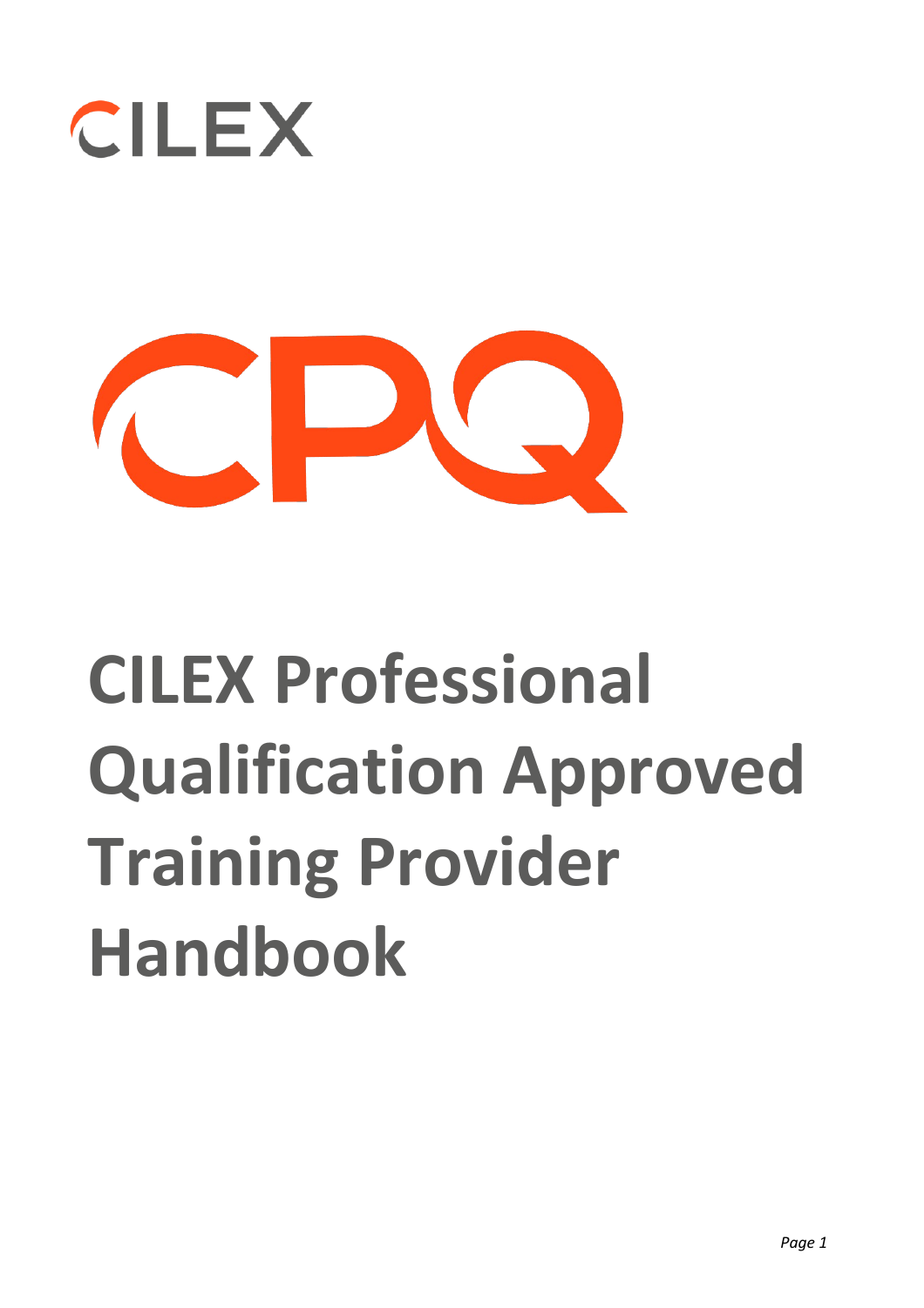# Welcome

Welcome to The Chartered Institute of Legal Executives' (CILEX) Approved Training Provider Handbook.

This handbook is for training providers who deliver or are seeking to deliver all or some of the CILEX Professional Qualification.

To gain a full understanding of our CILEX Professional Qualification stages and CILEX requirements, this handbook should be read in conjunction with the relevant documents relating to and governing CILEX qualifications, all of which are available from the CILEX website. It is strongly recommended that programme managers, course coordinators, tutors, assessors and IQAs, as appropriate, regularly referto the CILEX website (www.CILEX.org.uk) because it is frequently updated with key information relevant to CILEX Approved Training Providers.

Please contact the CILEX Accreditation Team if you require assistance regarding the CILEX Training Provider Approval process. CILEX contact details are set out on page 24.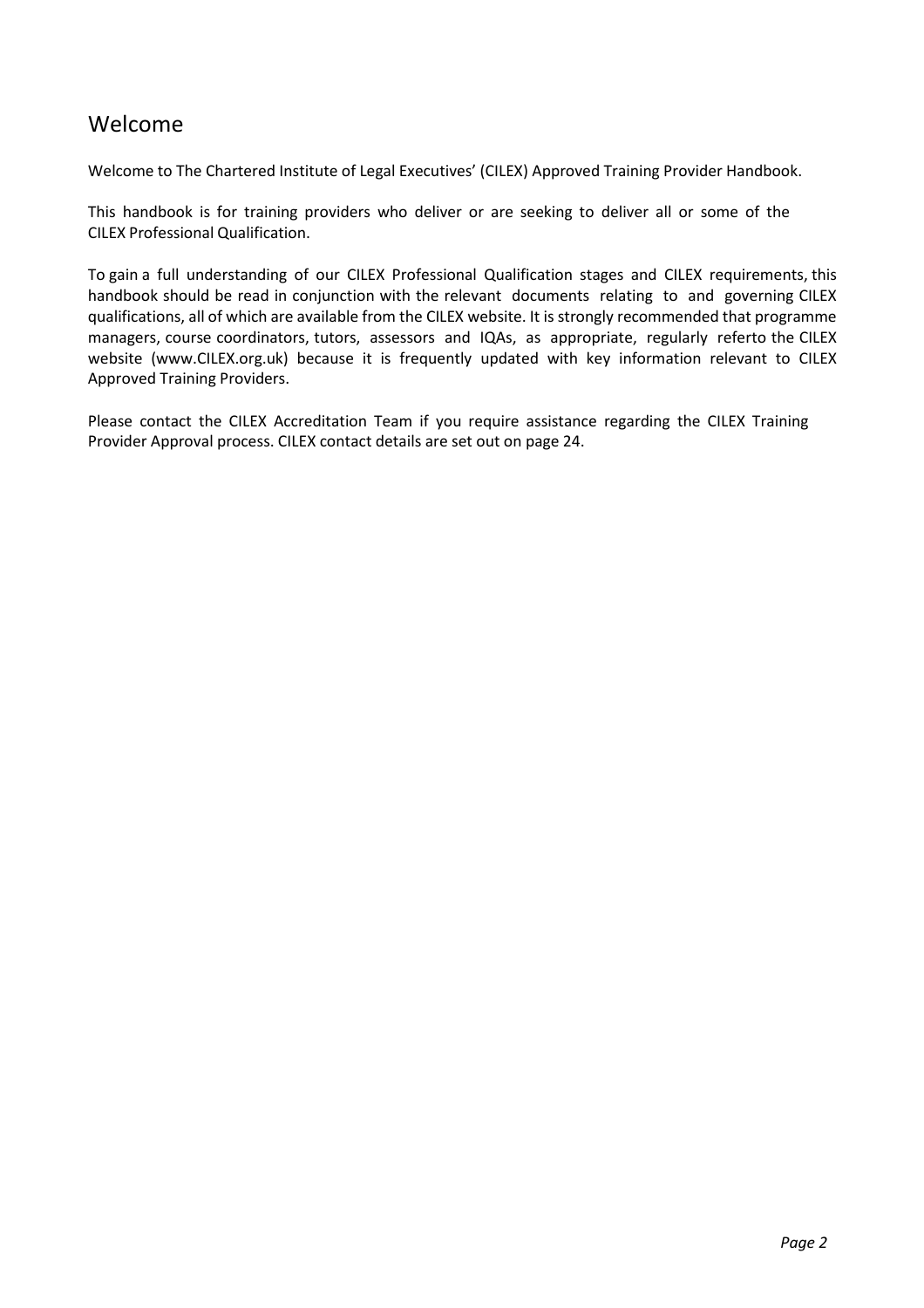| SECTION 5: THE CILEX APPROVED TRAINING PROVIDER AGREEMENT AND ONGOING REQUIREMENTS FOR  |  |
|-----------------------------------------------------------------------------------------|--|
|                                                                                         |  |
|                                                                                         |  |
|                                                                                         |  |
| 6.1 CILEX RISK-BASED MONITORING APPROACH OF APPROVED TRAINING PROVIDERS  Page 19        |  |
|                                                                                         |  |
| 6.3 SUSPENSION OR WITHDRAWAL OF CILEX APPROVED TRAINING PROVIDER STATUS Page 20         |  |
|                                                                                         |  |
|                                                                                         |  |
| SECTION 8: TRAINING PROVIDER DECIDES TO WITHDRAW FROM DELIVERING THE CILEX PROFESSIONAL |  |
|                                                                                         |  |
|                                                                                         |  |
|                                                                                         |  |
|                                                                                         |  |
|                                                                                         |  |
|                                                                                         |  |
| 10.4 CILEX INVESTIGATION INTO ALLEGED TRAINING PROVIDER MALPRACTICE OR                  |  |
|                                                                                         |  |
|                                                                                         |  |
|                                                                                         |  |
|                                                                                         |  |
|                                                                                         |  |
|                                                                                         |  |
|                                                                                         |  |
|                                                                                         |  |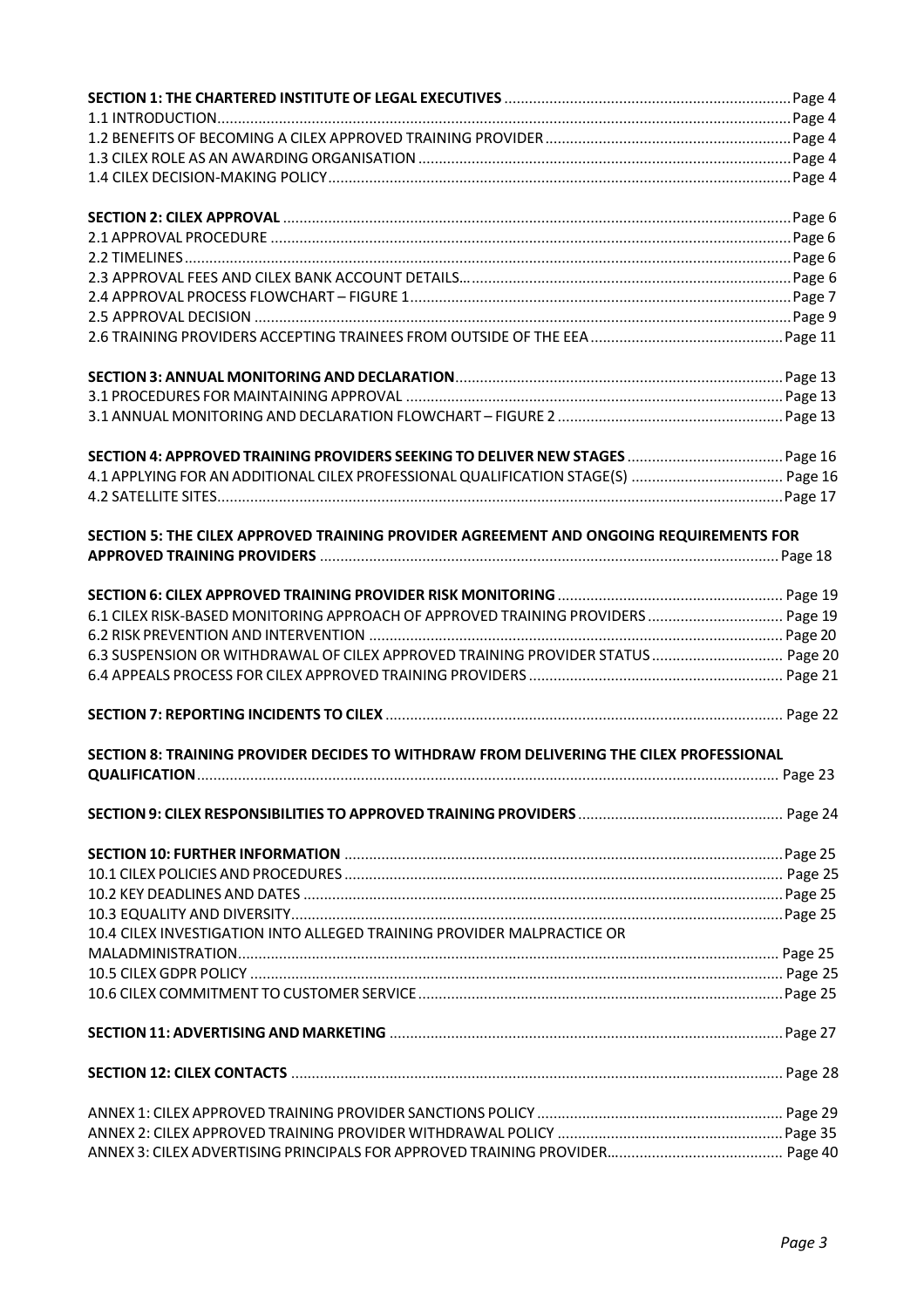# Section 1: The Chartered Institute of Legal Executives

## 1.1 Introduction

The Chartered Institute of Legal Executives (CILEX) is the Professional Body which represents Chartered Legal Executives and plays a unique and important role within the legal sector. CILEX works closely with Government and is an Approved Regulator under the Legal Services Act 2007.

CILEX develops, quality assures, and awards a range of qualifications in the legal sector, including the CILEX Professional Qualification that supports qualification as a Chartered Legal Executive. CILEX works closely with employers when developing new qualifications and training for the legal sector.

CILEX Approved Training Providers play an important role in helping CILEX trainees achieve their developmental and career aims through the delivery of the CILEX Professional Qualification stages and assessments. All CILEX Approved Training Providers are required to maintain compliance with the CILEX Training Provider Approval Standards and abide by the terms of the CILEX Approved Training Provider Agreement.

## 1.2 Benefits of becoming a CILEX Approved Training Provider

- Public recognition you've met a quality standard.
- Ability to deliver the CILEX Professional Qualification/stages and broaden your offer to trainees.
- Membership of an elite group of high-quality training providers.
- Exclusive logo and marketing materials.
- Access to a dedicated CILEX support team.
- Partnership working with CILEX to make the most of learning and development opportunities for the legal profession.
- Actively promoted by CILEX as a provider of choice.

## 1.3 CILEX role as an Awarding Organisation

As an Awarding Organisation, CILEX must demonstrate compliance with the regulatory requirements of its Regulators. In this regard, CILEX is required to have in place a written and enforceable Approved Training Provider agreement with each of its CILEX Approved Training Providers. To this end the training providershall comply with any reasonable written instruction issued by CILEX for the purpose of which to ensure compliance with these regulatory requirements.

## 1.4 CILEX decision-making policy

The power to approve flows from the CILEX Charter which sets out its objects as being broadly to promote and maintain proper standards of ethical conduct, efficiency, and training amongst legal executives and to enhance and maintain public confidence in the profession. CILEX objectives also include providing for high quality education and training.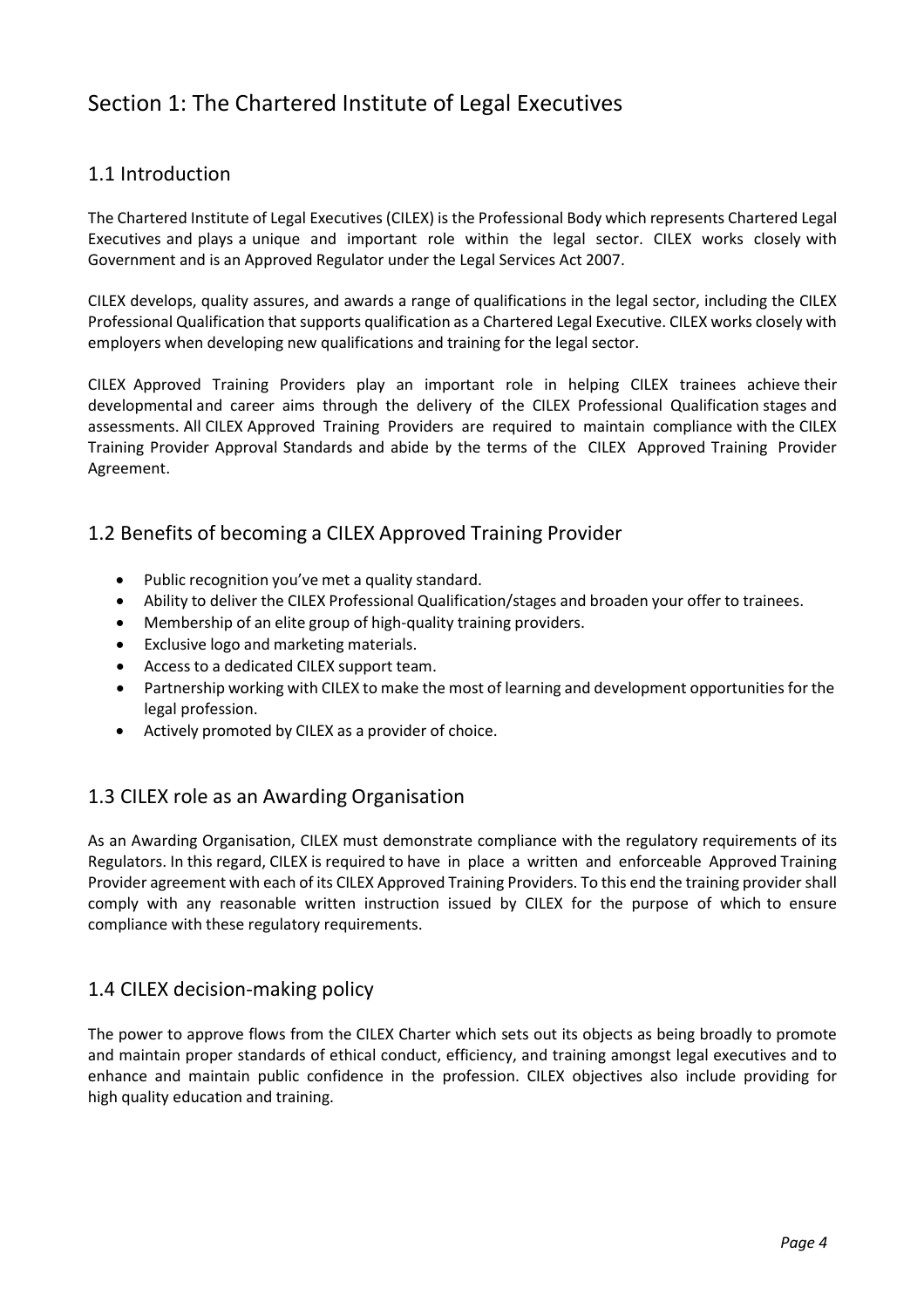CILEX seeks to approve quality providers keen to work with CILEX in the promotion of its unique offer to trainees in the legal sector. CILEX operates an evidence-based approval process, with three core aims:

1. to ensure all trainees are provided with a high-quality learning experience, irrespective of the training provider they choose to attend.

2. to ensure training providers have the capacity and capability including the requisite resources, systems, and processes in place to effectively deliver CILEX qualifications and assessments.

3. to ensure training providers operate in a way that ensures CILEX maintains its compliance with the General/Standard Conditions of Recognition.

All training providers seeking approval must meet a comprehensive set of outcome-based standards and provide detailed evidence to demonstrate how each of these standards has been met. The CILEX approval decision will be based upon this evidence, evaluated through a desk-based review and a visit to the training provider's site(s). Approval to deliver CILEX stages will only be granted where a training provider has evidenced that it meets **all** the Training Provider Approval Standards.

CILEX recognises that applying for CILEX Approval takes time and commitment and therefore is keen for training providers to submit their application to become an approved training provider once theyare confident, they can provide evidence to demonstrate they meet each of the CILEX Training Provider Approval Standards.

CILEX reserves the right to decline an application for training provider approval at any stage of the approval process.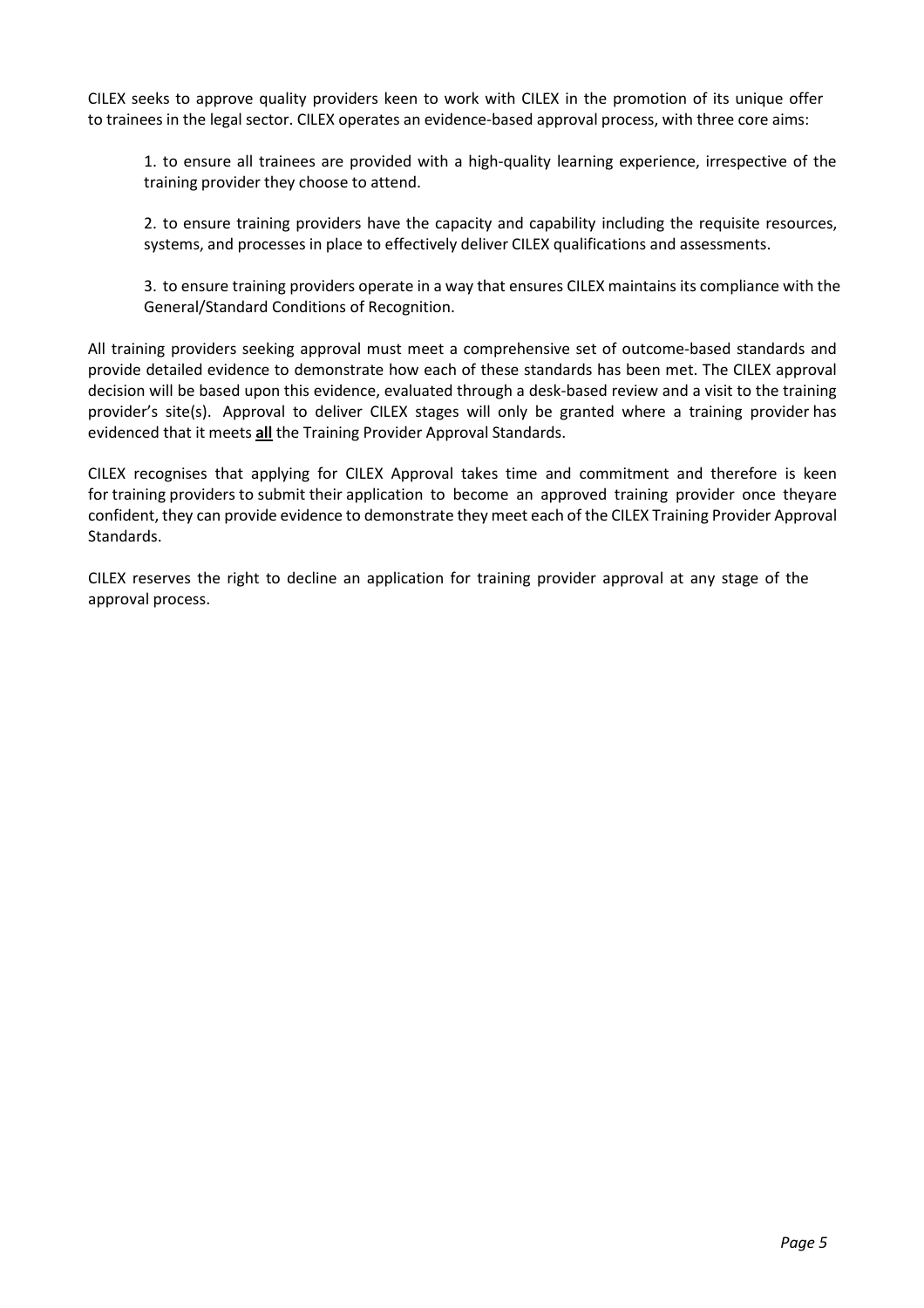# Section 2: CILEX Approval

## 2.1 Approval process

The purpose of the CILEX training provider approval process is to determine whether prospective and previously approved training providers(approved to deliver CILEX's previous programmes and qualifications) have the capacity and capability to meet the CILEX Training Provider Approval Standards relating to the CILEX Professional Qualification, so that trainees are assured that CILEX qualifications and assessments are delivered to the highest standards. Before a training provider can start to offerany CILEX Professional Qualification stages it must be formally approved by CILEX.

## 2.2 Timelines

Training providers should submit their application for CILEX Approval approximately **6 months** prior to the proposed enrolment date (for new applicants) or **6 months** prior to the expiry date of their currentCILEX approval agreement. **Training providers should not proceed with enrolments for their proposed CILEX provision until they have been granted CILEX approval.**

Training providers can apply at any stage throughout the calendar year. Training providers should allow up to 28 business days for CILEX to review the training provider's application before arrangements can be made for the training provider visit by the CILEXQuality Panel. **Please note CILEX is unable to commence the review of the training provider's application until payment of the approval fee is received.**

Applications for CILEX Approval shall only remain valid for 6 months after the submission date. After this time the application will become null and void, and if a Training Provider wishes to re-apply, they would be expected to submit a new application form, supporting evidence and approval fee.

The number of application submissions accepted by CILEX will be capped at three. The third desk-based review will be the final review completed by CILEX, and if the results of this review do not allow the progression of the application to stage 6 (detailed below), the application shall become null and void. Notification to this effect will be issued to the training provider/applicant.

If the applicant wishes to apply for CILEX Approval again, they would be required to submit a new application form, supporting evidence and pay the initial application fee again.

## 2.3 Approval fees and CILEX bank account details

| Fee type                                                                           | Fee                     |
|------------------------------------------------------------------------------------|-------------------------|
| Initial application - including fees for the CILEX Approval Visit (duration 1 day) | £2,200                  |
| CILEX Approval Visit (subsequent days)                                             | £400 per person per day |
| <b>Annual Declaration and Monitoring</b>                                           | £500                    |
| Re-approval application - including fees for the CILEX Re-Approval                 | £2,200                  |
| Visit (duration 1 day)                                                             |                         |
| CILEX Re-Approval Visit (subsequent days)                                          | £400 per person per day |
| Approving additional stages of the qualification                                   | £200 per stage          |
| Intervention visit                                                                 | £400 per person per day |

**Approval fees are not refundable in any circumstances.**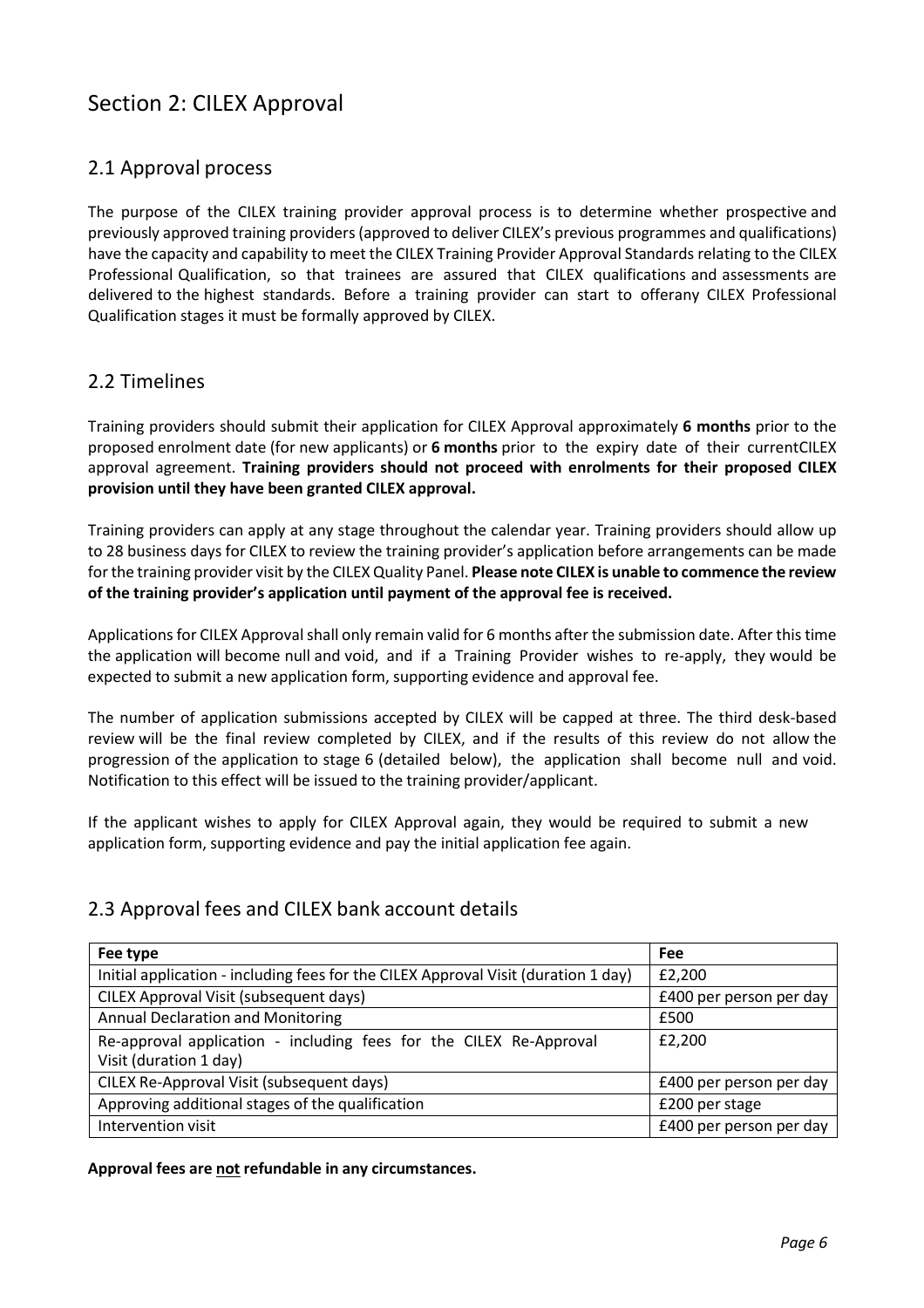CILEX bank account details: Bank: National Westminster Bank Address: 81 High Street (C Branch), 81 High Street, Bedford, Beds, MK40 1YN Account Name: The Chartered Institute of Legal Executives Account Number: 51998866 Sort Code: 60-12-45

## 2.4 Approval process - figure 1

#### **1. Initial Contact**

The training provider contacts the CILEX Business Development Manager and discusses their prospective application. Our Business Development Manager will provide the training provider with sight of our CILEX Approved Training Provider Agreement, as this is the contract (between CILEX and the training provider) which would need to be completed and signed should approval be granted.

## **2. CILEX's consideration of the information provided**

CILEX will review the information provided (during discussions) and decide whether the training provider has the capacity and capability to meet our CPQ Approval Standards. Due diligence checks will be completed at this stage. If our Business Development Team determines the training provider will not be capable of delivering the CPQ at the required standard, the applicant will be informed of CILEX's decision.

#### **3. CILEX will provide guidance on the application process**

CILEX will e-mail the prospective training provider with an invoice and guidance on how they should complete and submit their CILEX Approval Application Form, indicative evidence, and **approval application fee. Approval fees are not refundable in any circumstances.**

**4. The applicant'ssubmission of their documentation and payment of our application fee**

The training provider pays their application fee and uploads their application form and all supporting evidential documentation to the CILEX Training Provider Hub.

**As stated under section 2.2, CILEX is unable to commence the review of the training provider's application until payment of the approval fee has been received.**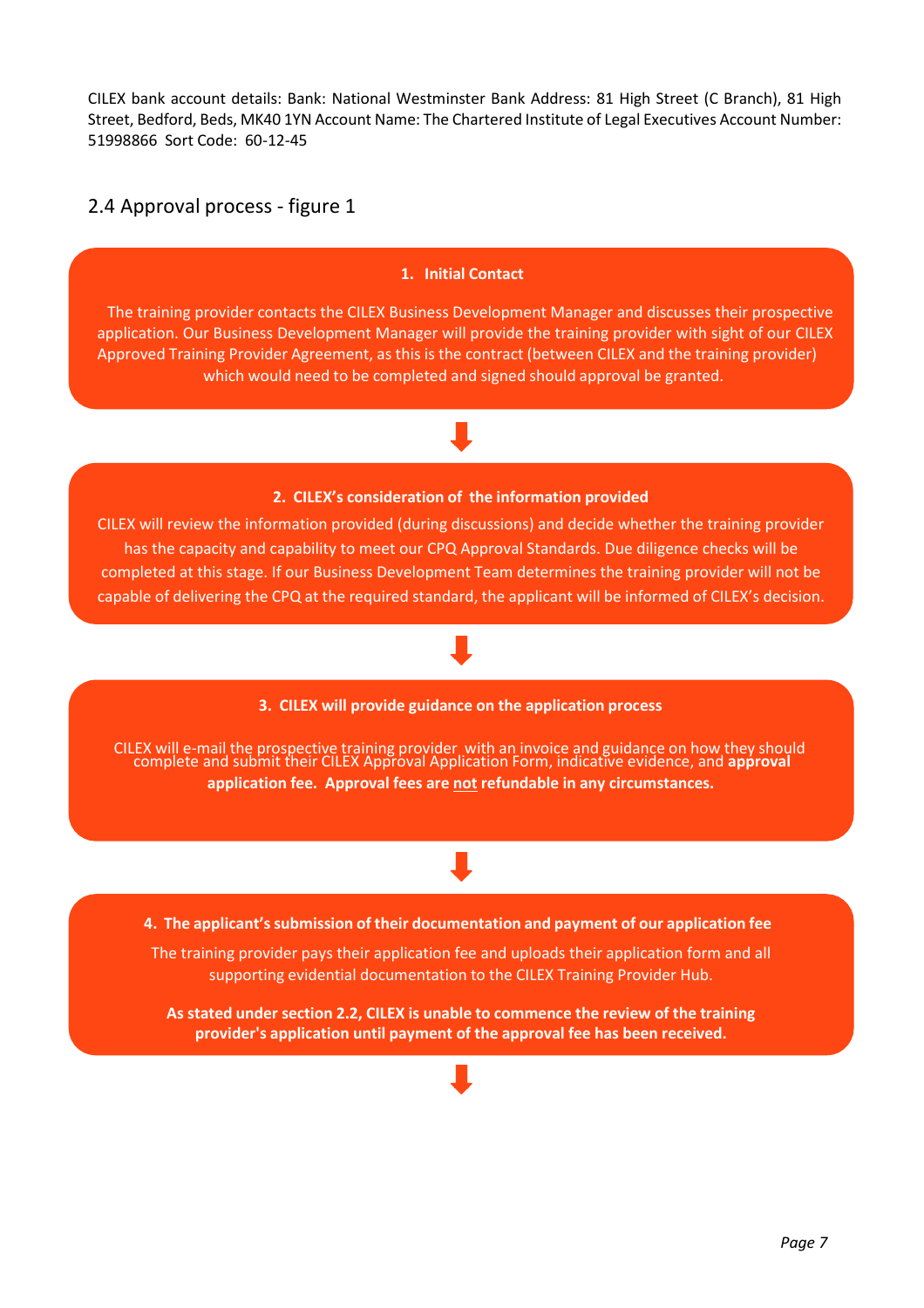**5. CILEX's desk-based review of the submitted application form and supporting evidence** CILEX conducts a desk-based review of the submitted application form and supporting evidence and determines if the training provider has meet the CPQ Approval Standards and can progress to the next stage of the process. \* If the application cannot be progressed, this will be confirmed with the applicant, and they will be required to re-visit the outstanding standards. \*

#### **6. Arranging CILEX's approval visit to the Training Provider's site(s)**

The CILEX Accreditation Team will liaise with the applicant to arrange for our CILEX Quality Panel to conduct an approval visit.

## **7. Approval visit conducted by our CILEX Quality Panel**

The CILEX Quality Panel meets with staff and trainees, observe premises and learning sessions, and assesses how the training provider meets the approval standards. Depending on the size of the training provider and/or the complexity of the application, the visit may take one or two days

## **8. CILEX Quality Panel's decision**

The Panel's decision may be made at the end of the visit (and communicated to the training provider verbally), or they may need to meet after the visit for further discussions to determine if the training provider has demonstrated it meets the required threshold level for the approval standards. The Panel's decision is based on the evidence gathered during the visit and provided for the desk-based review.

## **9. The training provider's submission of CPQ specific evidence**

The training provider would have been made aware (throughout the application process), that access to CILEX's VitalSource platform and all CPQ materials / literature, would not be made available until approval had been granted by the CILEX Quality Panel. Details of this post approval process will be provided to the training provider by the Panel and the CILEX Accreditation Representative, and a deadline will be agreed (by which the training provider must submit their CPQ specific evidence).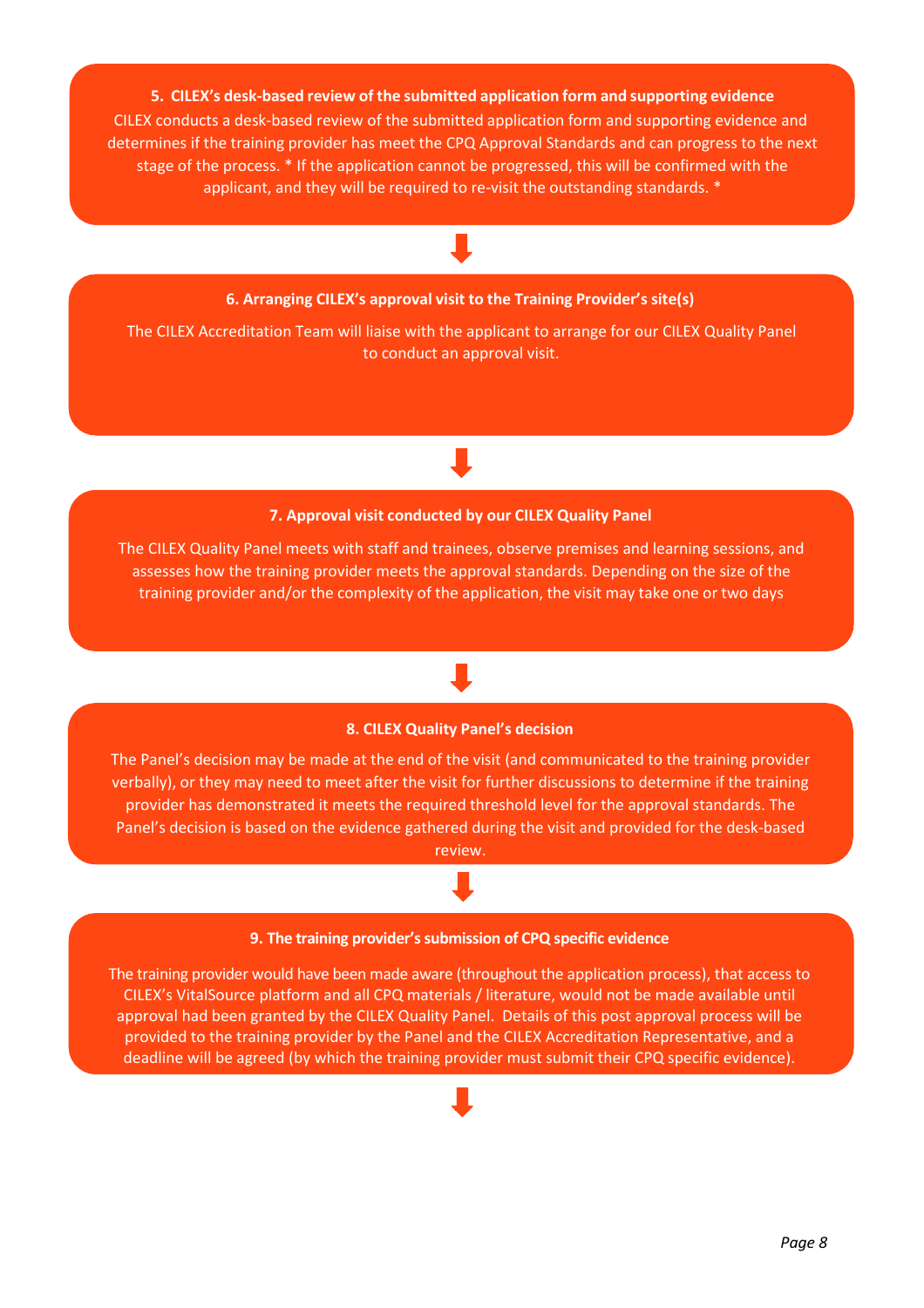#### **10. Confirmation of the Quality Panel's decision**

CILEX will issue their CILEX Training Provider Visit Report, confirming their approval decision. The report will reiterate the training provider's details, the details of the visiting CILEX Quality Panel, the mandatory condition(s) and quality improvement plan, and the related timescales (if applicable)

## 2.5 Approval decision

The approval decision will be one of the following:

- 1. Approval granted without a quality improvement plan
- 2. Approval granted with a quality improvement plan
- 3. Approval refused

## 1. Approval granted with no mandatory condition(s) or quality improvement plan

The CILEX Accreditation Team will notify all relevant areas of the CILEX Directorate and provide them with details regarding the training provider's attainment of CPQ Approval.

The CILEX Account Manager and CILEX Head of Publishing will arrange meetings with the training provider and discuss the support and access to materials / literature, which will be provided going forward. The CILEX Head of Publishing will work with the training provider and support them with the submission of the CPQ specific evidence by the agreed deadline.

All evidence submissions will be made directly to the CILEX Head of Publishing, and communications regarding this matter will be relayed to the CILEX Accreditation Team.

The CILEX Accreditation Team will send an e-mail with a copy of its CPQ Approval Report, confirmation of the outstanding CPQ specific evidence / deadline, and a draft of the training provider's details which will be added to the CILEX website.

Once the CILEX Accreditation Team has received a response to its e-mail, the training provider will be sent a formal approval agreement, which will list the CILEX Professional Qualification stages the training provider is approved to deliver. On receipt of a signed copy from the training provider, CILEX will send an approval certificate and copies of the CILEX Approved Training Provider logo with brand guidelines. The training provider may begin marketing itself as a CILEX Approved Training Provider.

The approval agreement will have an expiry date which is 3 years from the original approval date (when the training provider has completed their third year of delivery). The training provider will remain approved by CILEX (during this three-year period) subject to remaining compliant with the approval standards and completing the annual declaration. CILEX will take a risk-based approach to ongoing monitoring and will inform the training provider of any information it is required to provide.

Prior to the third-year anniversary (of CILEX Approval being granted), CILEX will contact the training provider and provide them with details concerning their application for re-approval. The approval process will commence, and a re-approval fee shall become payable (as detailed in the table on page 6).

When the re-approval process has been completed, the annual monitoring and declaration process shall commence (for the following three years), with an application for re-approval commencing again after three years has elapsed.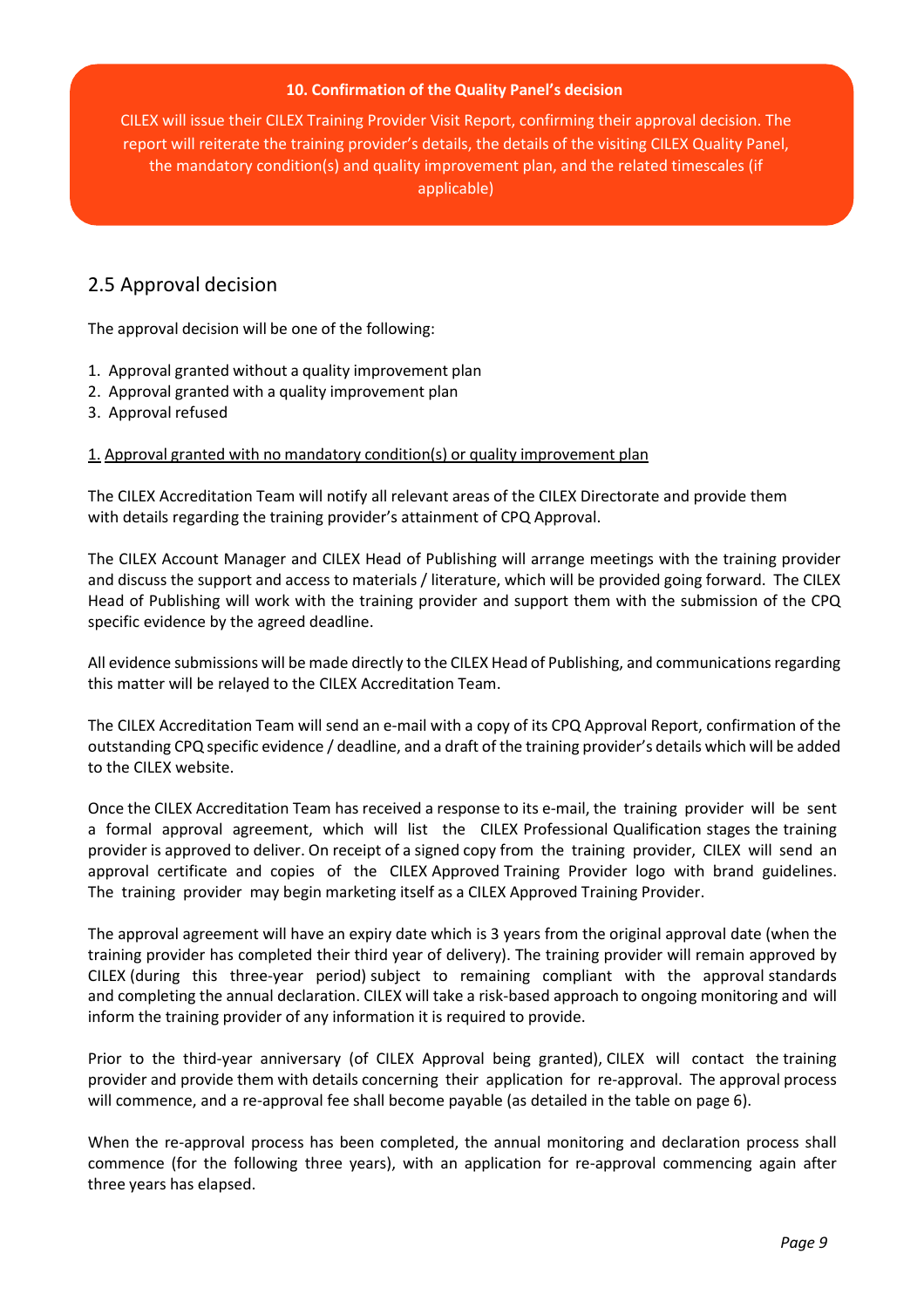## 2. Approval granted subject to mandatory condition(s), incorporated with a quality improvement plan

The CILEX Accreditation Team will notify all relevant areas of the CILEX Directorate and provide them with details regarding the training provider's attainment of CPQ Approval.

The CILEX Account Manager and CILEX Head of Publishing will arrange meetings with the training provider and discuss the support and access to materials / literature, which will be provided going forward. The CILEX Head of Publishing will work with the training provider and support them with the submission of the CPQ specific evidence by the agreed deadline.

All evidence submissions will be made directly to the CILEX Head of Publishing, and communications regarding this matter will be relayed to the CILEX Accreditation Team.

The CILEX Accreditation Team will send an e-mail with a copy of its CPQ Approval Report, confirmation of the outstanding CPQ specific evidence / deadline, and a draft of the training provider's details which will be added to the CILEX website.

The approval report will set out the area(s) of a standard(s), or whole standard(s) which has not been met (and require action), and the associated mandatory condition(s), to which the approval is subject.

Accompanying the approval report will be a CILEX Quality Improvement Plan. This document will confirm the standard number and wording, the linked mandatory condition(s), the area of the standard which requires improvement, and the deadline date by which the associated action(s) must be completed (and evidence submitted).

The quality improvement plan will also include sections to be completed by the training provider, detailing the action decided upon (by the training provider), together with justification to support the action. In addition, the training provider must also complete a further section, providing information and details of the evidence provided, which demonstrates how the training provider has met the required threshold level for that standard (or area of a standard).

**Conditions set and detailed in the CILEX Approval Report and Quality Improvement Plan are mandatory, and these must be evidenced and met before CILEX will grant approval. Similarly, it is the responsibility of the training provider to decide upon the necessary action(s) and evidence required to meet the set condition(s).** CILEX will monitor the training provider's progression and achievement of meeting mandatory conditions by the set deadlines.

Once the training provider has submitted their completed quality improvement plan with evidence, the submission will be reviewed by the CILEX Quality Panel members who conducted the CILEX Approval Visit. If appropriate, CILEX will approve the quality improvement plan submission and issue an updated CILEX Approval Report to the training provider. The updated report will confirm the previously set mandatory condition(s) have been met and approval is granted without condition(s).

The training provider will be sent a formal approval agreement, which will list the CILEX Professional Qualification stage(s) the training provider is approved to deliver. On receipt of a signed copy from the training provider, CILEX will send an approval certificate and copies of the CILEX Approved Training Provider logo with brand guidelines. The training provider may begin marketing itself as a CILEX Approved Training Provider.

The training provider will also receive all other necessary materials(separate to the items mentioned above), to assist with the delivery of their CILEX provision.

The approval agreement will have an expiry date which is 3 years from the original approval date (when the training provider has completed their third year of delivery). The training provider will remain approved by CILEX (during this three-year period) subject to remaining compliant with the approval standards and completing the annual declaration. CILEX will take a risk-based approach to ongoing monitoring and will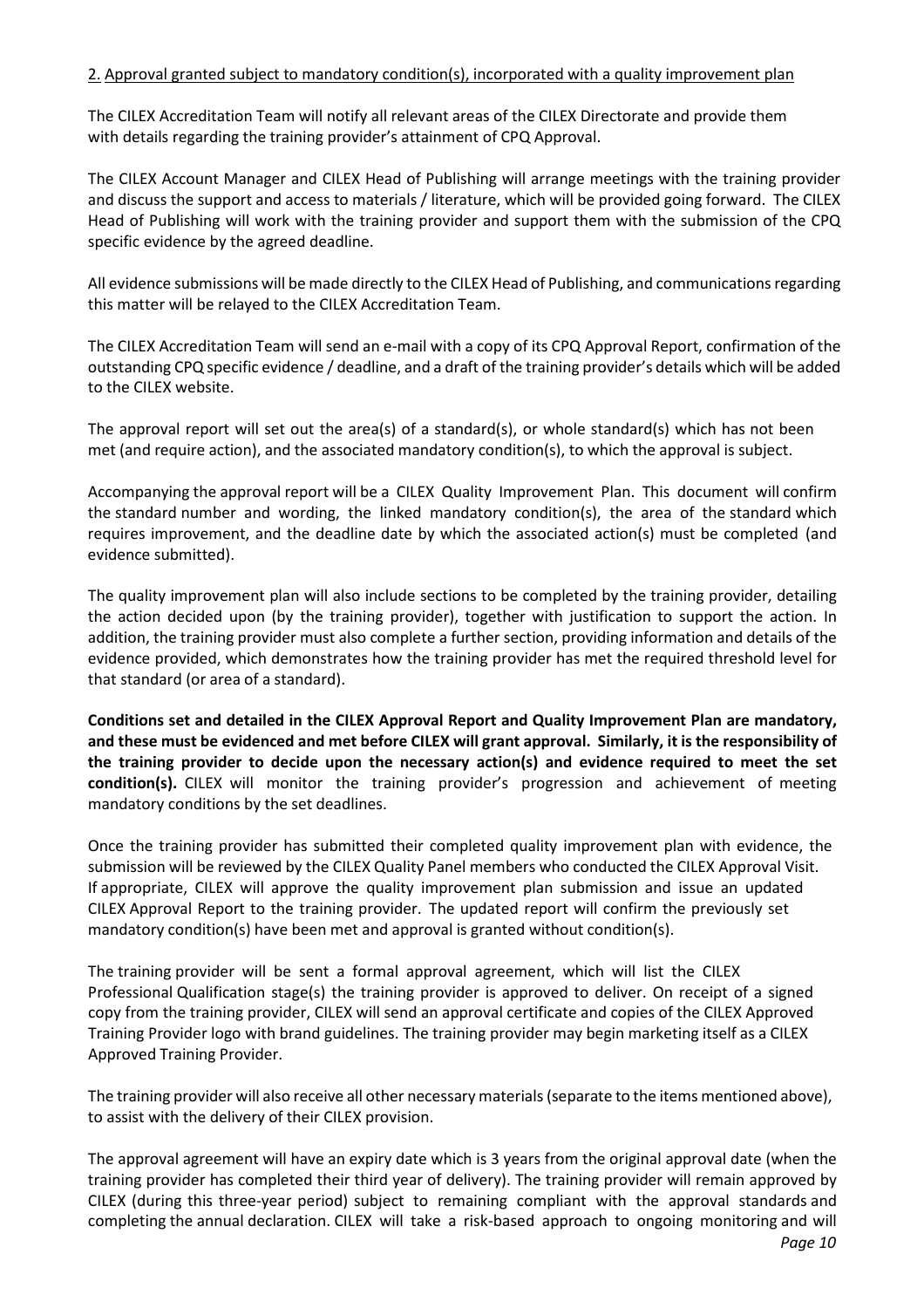inform the training provider of any information it is required to provide.

Prior to the third-year anniversary (of CILEX Approval being granted), CILEX will contact the training provider and provide them with details concerning their application for re-approval. The approval process will commence, and a re-approval fee shall become payable (as detailed in the table on page 6)

When the re-approval process has been completed, the annual monitoring and declaration process shall commence (for the following three years), with an application for re-approval commencing again after three years has elapsed.

## 3. Approval refused

The training provider will be informed in writing that approval has not been granted, with the reasons for refusal.

If the training provider wishes to appeal against the Quality Approval Panel's decision, it may do so in writing, within 28 days. The appeal should be sent to the Chair of the Quality Panel and articulate clearly why the training provider believes the panel should reconsider its decision. The training provider's reasons for appeal **must** be supported by evidence. Any appeal submitted without supporting evidence will be rejected.

CILEX will notify the training provider ofthe outcome ofthe appeal in writing, within 28 days, and this decision will be final.

The training provider may apply for approval again after a period of at least 6 months has elapsed. The reapplication submission must include a schedule of changes made since the last application and an evaluation of the effectiveness of these changes. This is in addition to all evidence submitted to demonstrate how the training provider believes it meets the approval standards. Please note that CILEX reserves the right not to accept re-applications.

## 2.6 Training Providers accepting trainees from inside and outside of the European Economic Area

From 1st January 2021, the Government rolled out new rules relating to all European Union students, starting any educational a course in the United Kingdom.

Students are obliged to check if they need a UK visa, as they will not be eligible for the European Union Settlement Scheme (unless they were living in the UK before 31<sup>st</sup> December 2020).

The Government website confirms the following guideline[s Studying in the UK: guidance for EU students -](https://www.gov.uk/guidance/studying-in-the-uk-guidance-for-eu-students) [GOV.UK \(www.gov.uk\):](https://www.gov.uk/guidance/studying-in-the-uk-guidance-for-eu-students)

*You can apply for a Student visa if you are over 16 and plan to start a course with a provider who can act as a [licensed student sponsor.](https://www.gov.uk/government/publications/register-of-licensed-sponsors-students)*

*You may be eligible for a [Child Student](https://www.gov.uk/child-study-visa) visa instead if you're 16 or 17 and want to study at an independent school in UK.*

*You do not need a visa to study in the UK for courses up to 6 months if you are [studying at an accredited](https://www.gov.uk/visa-to-study-english/your-course)  [institution.](https://www.gov.uk/visa-to-study-english/your-course) This includes English language courses.*

*You can apply for a [Short-term study visa](https://www.gov.uk/study-visit-visa) if you're studying on an English language course which lasts up to 11 months.*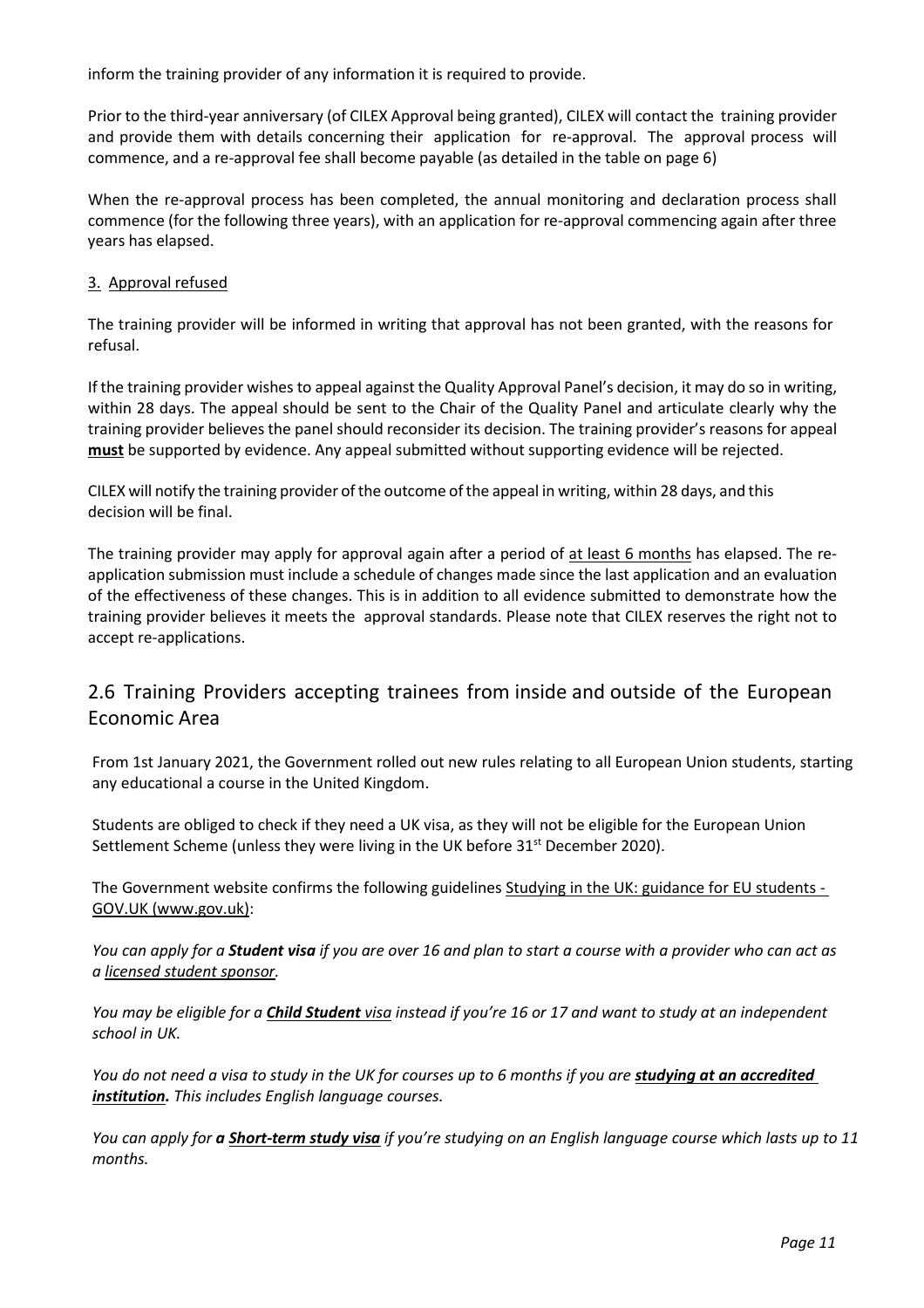All educational establishments accepting trainees from outside the European Economic Area (EEA) are required to be registered by the Home Office as a licensed sponsor of migrants under the Tier 4 points-based system. (See [https://www.gov.uk/vis](http://www.gov.uk/visas-immigration))as-imm[igration\)](http://www.gov.uk/visas-immigration))

If the training provider wishes to accept trainees from outside the EEA, CILEX requires the training provider to provide the following:

• Home Office confirmation of the training provider's current Tier 4 Sponsor Licence

This requirement would not apply to trainees from outside the European Economic Area who wanted to complete their studies via the distance learning route (they would not be required to obtain a student visa). However, if any part of the program required travel to the foreign country, a student or tourist visa may be required. Each country has its own restrictions and fees associated with student visas, and students should check with the foreign consulate and school before enrolling in an academic program.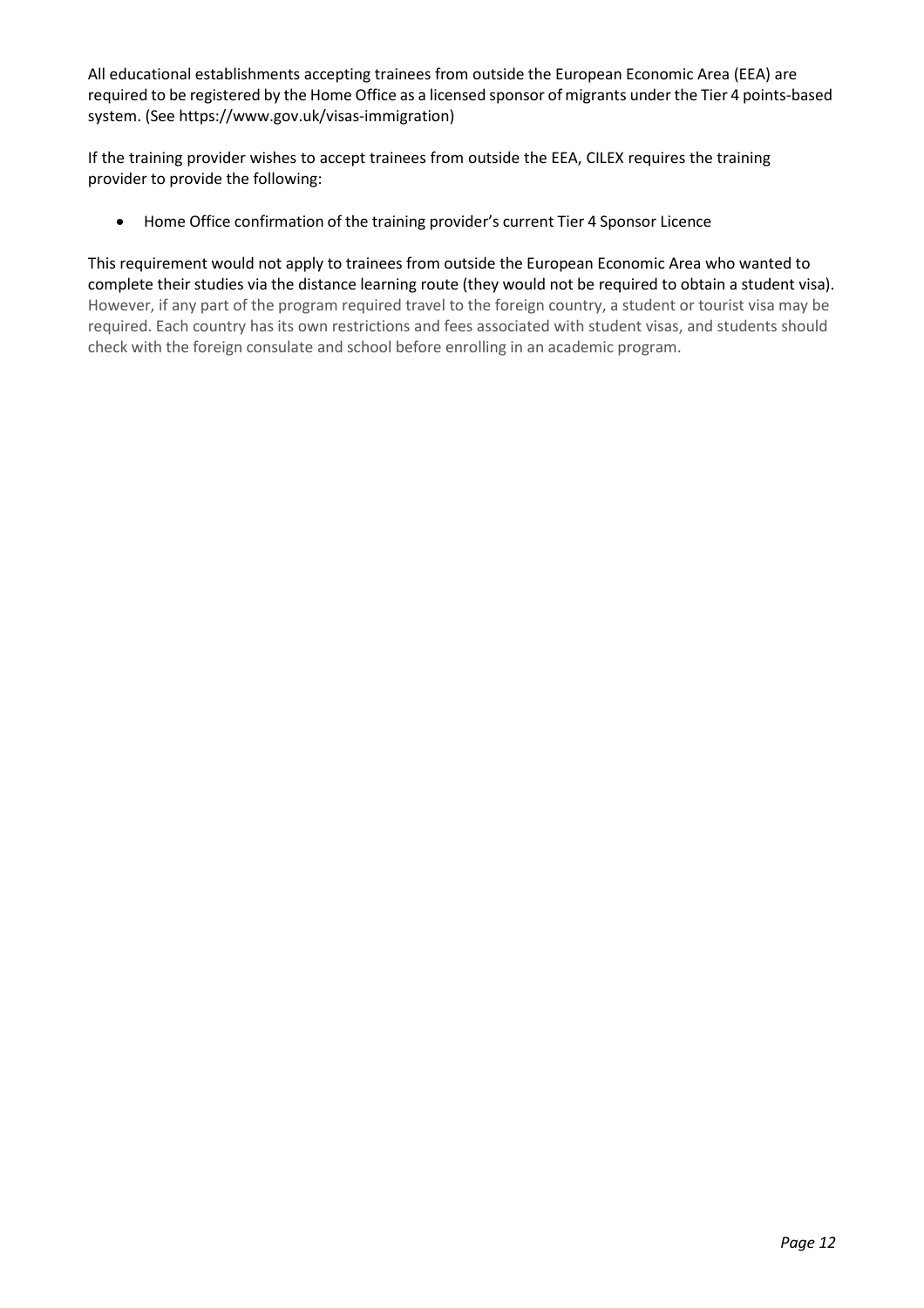# Section 3: Annual Monitoring and Declaration

## 3.1 Procedures for maintaining approval

To be assured that CILEX Approved Training Providers continue to comply with the CILEX Training Provider Approval Standards, CILEX requires its training providers to confirm this by way of an annualdeclaration signed by the CEO or Head of the Training Provider.

The annual monitoring and declaration process, which is set out in Figure 2 below, enables the training provider to confirm what remains unchanged since approval or the previous year's declaration, provide updates on changes that have been made since approval or the previous year's declaration (with appropriate supporting evidence such as new policies) and amend any contact details that have changed since the previous year.

By signing the annual declaration, the CEO/Head of the Training Provider is confirming that the training provider continues to meet the standards on which the approval was granted. Should it become apparent that this is not the case, CILEX reserves the right to suspend and/or withdraw approval.

## Annual monitoring and declaration process – figure 2

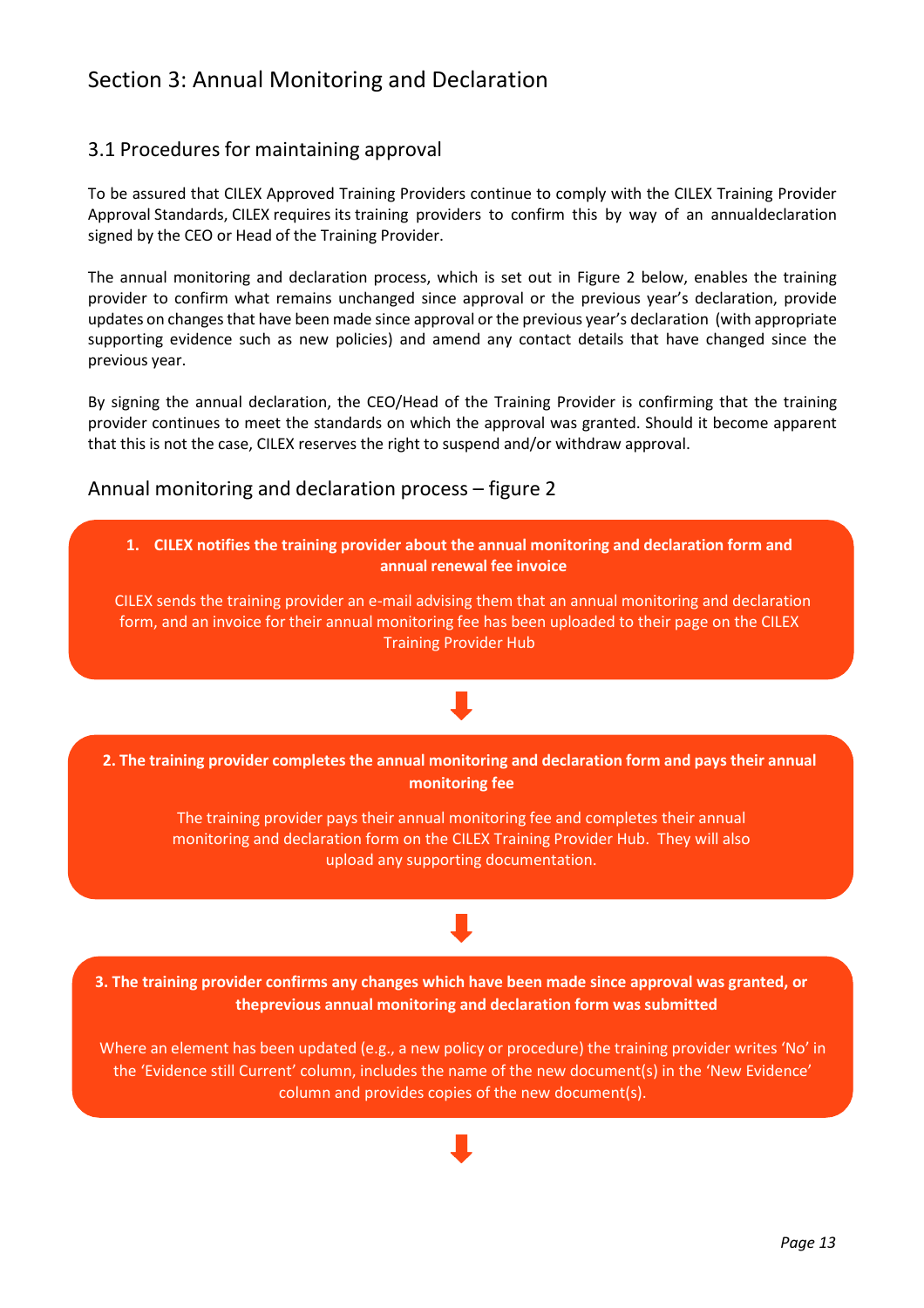#### **4. Confirmation of contact details and stages**

The training provider checks all the contact details and amends where necessary to ensure CILEX has up to date information.

## **5. CILEX Professional Qualification (stage) confirmation**

The training provider checks the CILEx Professional Qualification stage(s) it is offering during the current year and adds the ones it for which it intends to seek approval during the following year.

#### **6. Complaint's data**

The training provider confirms how many complaints it has received from trainees over the past 12 months, in relation to its CILEx provision, and provides brief details.

#### **7. Third party details**

The training provider provides details of any agreements with third parties and/or sub-contracting arrangements it has made over the past 12 months, that relate to the delivery of any aspect of their CILEX provision. This includes areas such as tuition, assessment and learning materials. Please note the Training Provider Agreement confirms written approval must be obtained from CILEX before entering such arrangements.

#### **8. The annual monitoring and declaration form is signed and uploaded**

The CEO/Head of the Training Provider checks the details provided on the annual monitoring anddeclaration form, signing it to confirm it is accurate, and the form together with any documents are uploaded to the CILEX Training Provider Hub.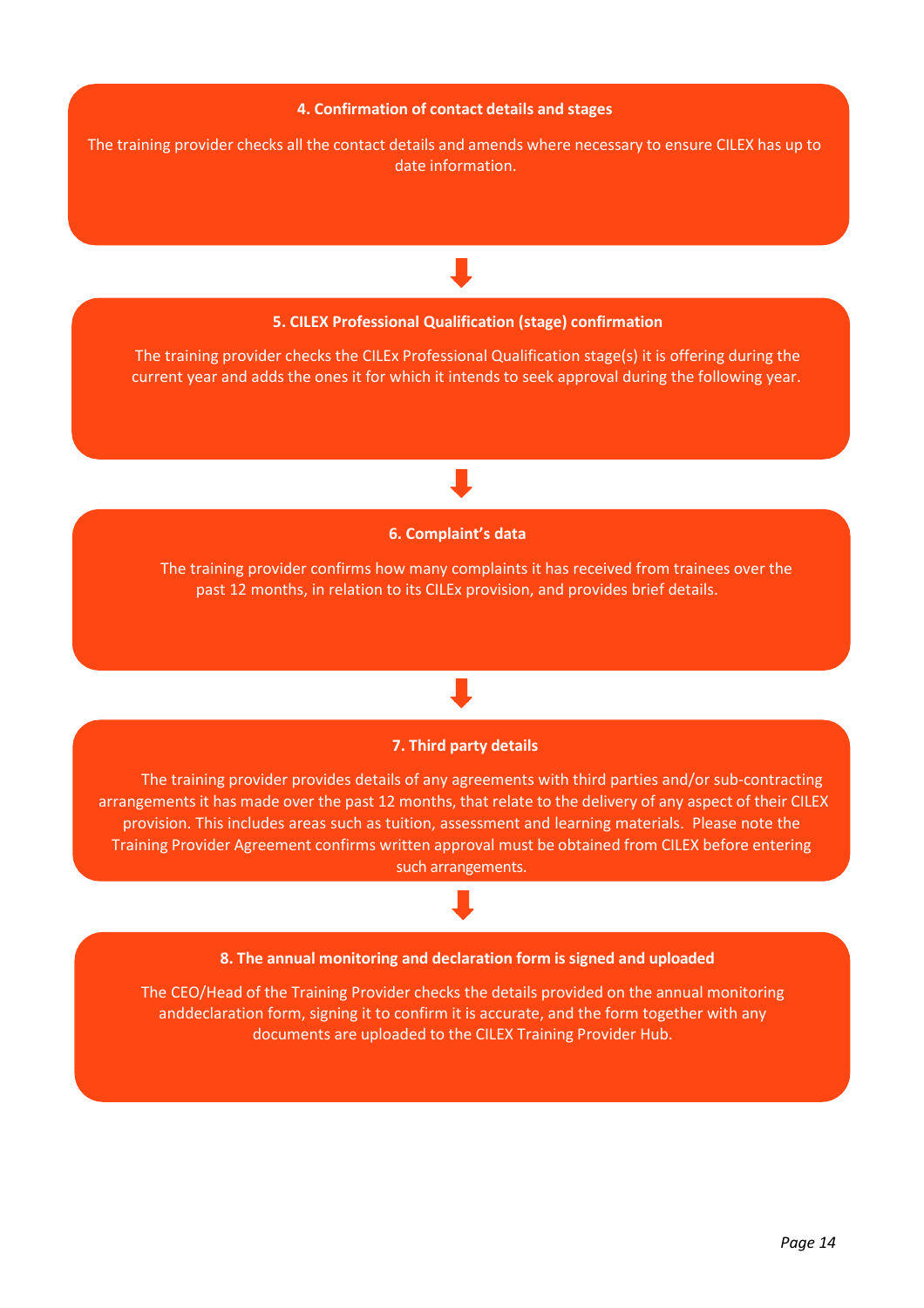**9. CILEX reviews the submitted annual monitoring and declaration form, and document(s)**

- a) CILEX reviews the submitted documentation and determines if any area(s) of the training Provider's provision require improvement.
- b) Alternatively, if there are areas of concern or significant change, a visit will be arranged.

**10. CILEX issues the training provider's oneyear quality improvement plan**

CILEX will e-mail the training provider and attached a copy of their one-year improvement plan.

**10. CILEX conducts an inspection visit or intervention visit**

Depending on the circumstances, CILEX will conduct either an inspection visit or an intervention visit.

#### **11. One-year quality improvement plan evidence**

The training provider will be responsible forcompleting and evidencing the required areas of improvement on their plan.

**11. Action plan**

Depending on the outcome of the inspection/intervention visit, CILEX May issue an action plan to the training provider. This will detail the required actions and deadlines

**12. CILEX signs off the quality improvementplan/action plan** If CILEX is satisfied the required information/evidence has been received, the plan will be signed-off and this will be confirmed in writing.

#### **12. Outcome of Action Plan**

If CILEX is not satisfied with the training providers response to their action plan, theprocess will commence to suspend/ withdraw the training provider from CILEX Approval.

#### **13. Three-year anniversary (from CILEX Approval being granted)**

The CILEX Re-approval process will commence, and the training provider will apply for CILEX Approval.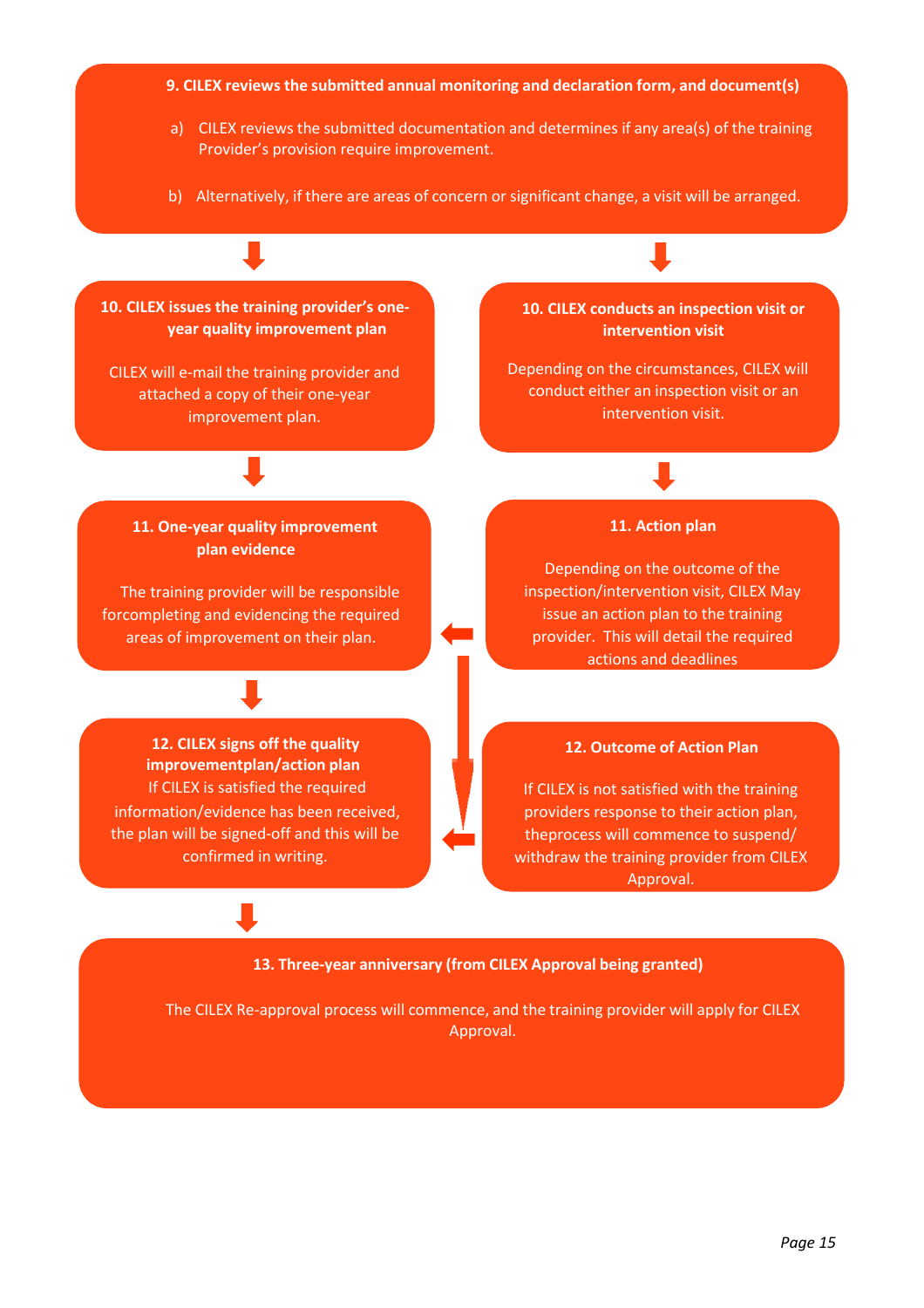# Section 4: Approved training providers seeking to deliver new stages

Following CILEX approval of a training provider application, the training provider will be approved to deliver specified CILEX Professional Qualification stages. Training providers seeking to deliver additional stages of the qualification (for which they are not currently approved), are required to follow the processes set out below. This section also addresses the requirements for training providers wishing to deliver CILEX Professional Qualification stages from a satellite site not considered as part of the original application.

In the first instance, training providers should contact the CILEX Approval Officer, to discuss the process for adding satellite sites and/or delivering other CILEX Professional Qualification stages.

CILEX has in place a risk-based management system to monitor approved training providers. A new satellite site extending the range of CILEX Professional Qualification stagesthe training provider is approved to deliver will not be considered for approval by CILEX if there have been recent performance or compliance issues identified through CILEX audit and risk monitoring activities, or if there are concerns about the training provider's risk profile.

## 4.1 Applying for an additional CILEX Professional Qualification stage(s)

Once a training provider has been approved to deliver a CILEX Professional Qualification stage(s), it may wish to apply to deliver a further stage(s). Training providers currently approved to deliver a particular stage(s) as part of the CILEX Professional Qualification, will need to consider how they will build the capacity and capability to deliver additional stage(s).

To apply, a shortened application may be submitted. Having already assessed the training provider's overall approach to delivering a CILEX Professional Qualification stage(s), CILEX will focus solely on the following standards, which relate to the stage specific content:

| <b>Standard</b><br><b>Number</b> | <b>Standard Title</b>             | <b>Standard Wording</b>                                                                                                               |
|----------------------------------|-----------------------------------|---------------------------------------------------------------------------------------------------------------------------------------|
| 6                                | Programme Design and Structure    | The course structure must support<br>trainees to enable them to achieve the<br>qualification learning outcomes.                       |
|                                  | Programme Planning and Management | Courses must be planned and managed<br>through transparent processes which<br>must show who is responsible for what<br>at each stage. |
| 8                                | <b>Teaching and Learning</b>      | Teaching and learning must support<br>progressive trainee development                                                                 |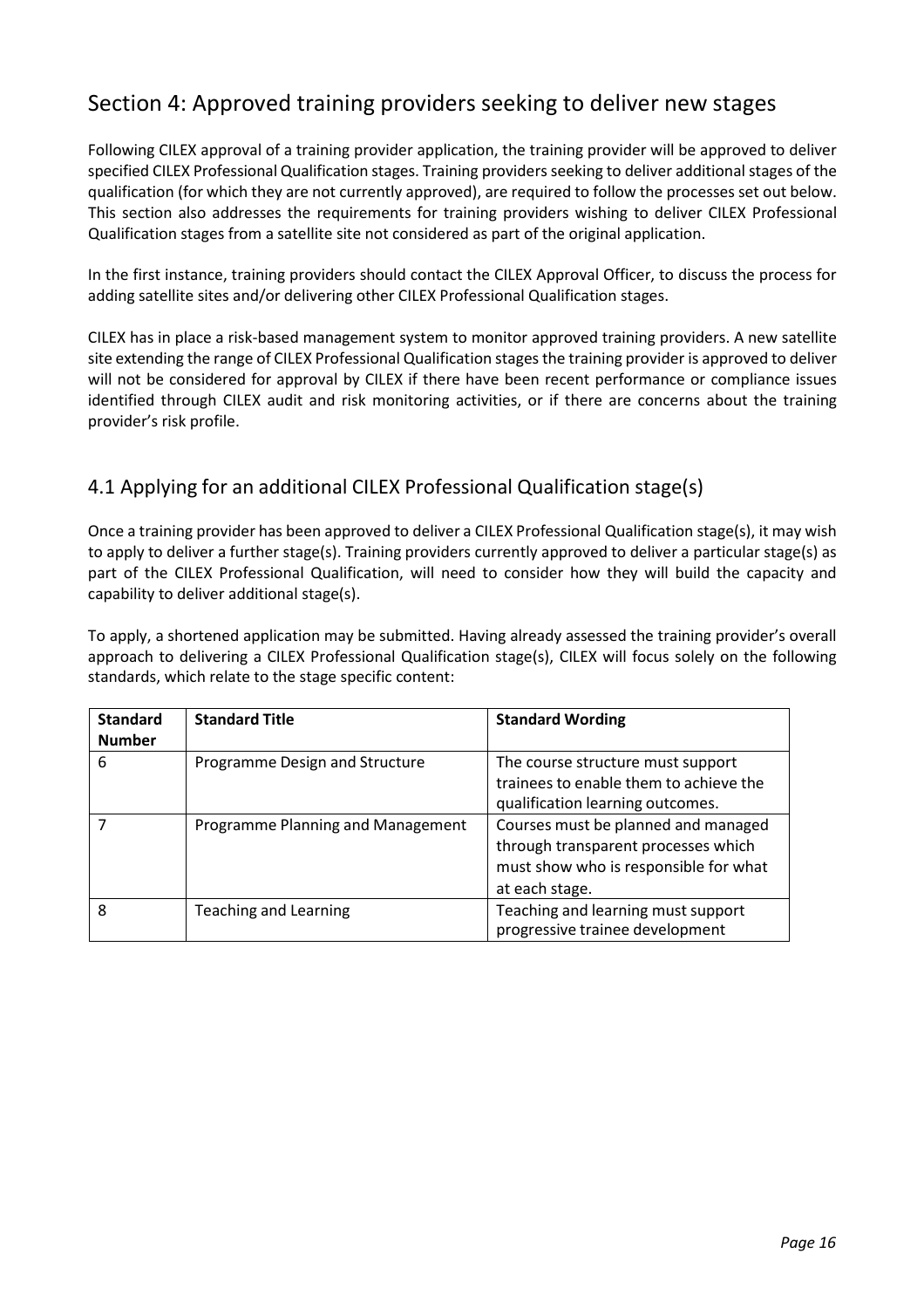## 4.2 Satellite sites

Approved training providers that wish to apply for additional satellite sites should review the CILEX Professional Qualification Training Provider Approval Standards to ascertain how all relevant requirements are met at a satellite site they are looking to add. Approved training providers should then discuss with CILEX how the new satellite site might be included within their existing approval.

The first stage of the process will be to agree a timetable, to determine what evidence will need to be submitted to CILEX and whether a visit to the satellite site will be required. This will be done in discussion with the CILEX Approval Manager.

If a visit is required, this may be undertaken by CILEX staff, external Quality Panellists, or both, depending on the circumstances of the satellite site. The training provider must be able to demonstrate that the satellite operates to the same quality standards, offers the same trainee experience, and poses no greater risk to CILEX than the training provider upon which the original approval decision was based.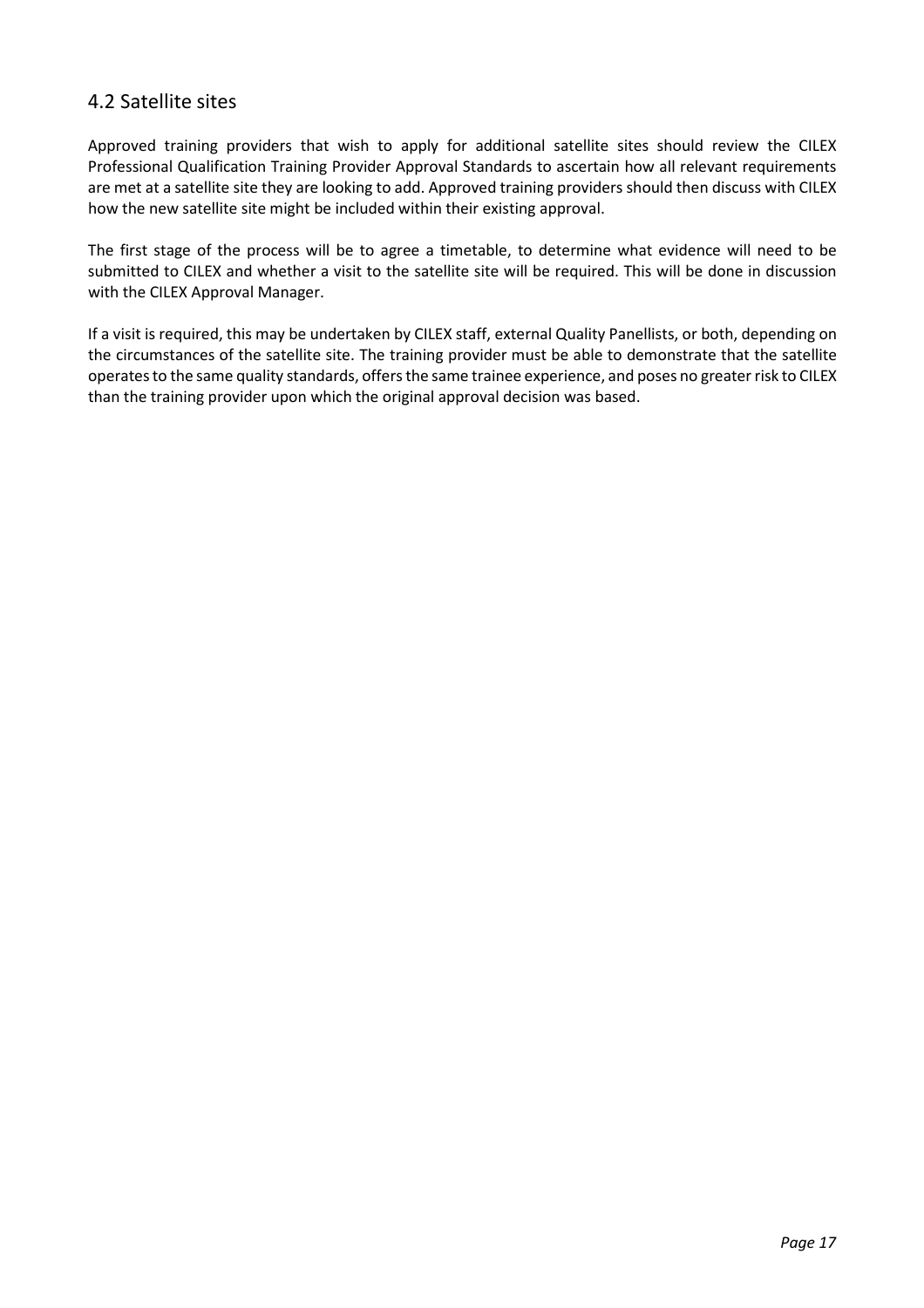# Section 5: The CILEX Approved Training Provider Agreement and ongoing requirements for Approved Training Providers

All approved training providers are required to comply fully with the CILEX Approved Training Provider Agreement which incorporates the ongoing requirements to which all approved training providers are subject. The regulations, handbooks, requirements, policies, procedures, and guidance which govern the delivery of CILEX Professional Qualification stage(s) are available on the CILEX website (www.CILEX.org.uk).

## **It is a mandatory requirement that training providers immediately update CILEX with any changes relating to their CILEX provision. Examples of these changes are listed under 4.2.8, 4.2.9, 4.10.6 and 12.2.5 of the CILEX Approval Agreement. However, it isimportant to remember thatsuch changes are not limited to the referenced points in the agreement.**

All approved training providers are subject to an audit and review process to ensure they continue to meet CILEX requirements in relation to the delivery of CILEX Professional Qualification stage(s). CILEX reserves the right to review and amend its ongoing requirements to ensure they remain fit for purpose and facilitate ongoing compliance with regulatory requirements. Training providers will be given 25 working days written notice of any amendments to these requirements and will be required to comply with the amended requirements unless during that 25-day notice period the training provider objects to the proposed amendments and provides notice to CILEX of its intention to withdraw from CILEX Professional Qualification stage(s) delivery. In meeting the requirements, CILEX can be confident that its approved training providers continue to comply with CILEX requirements and regulatory obligations.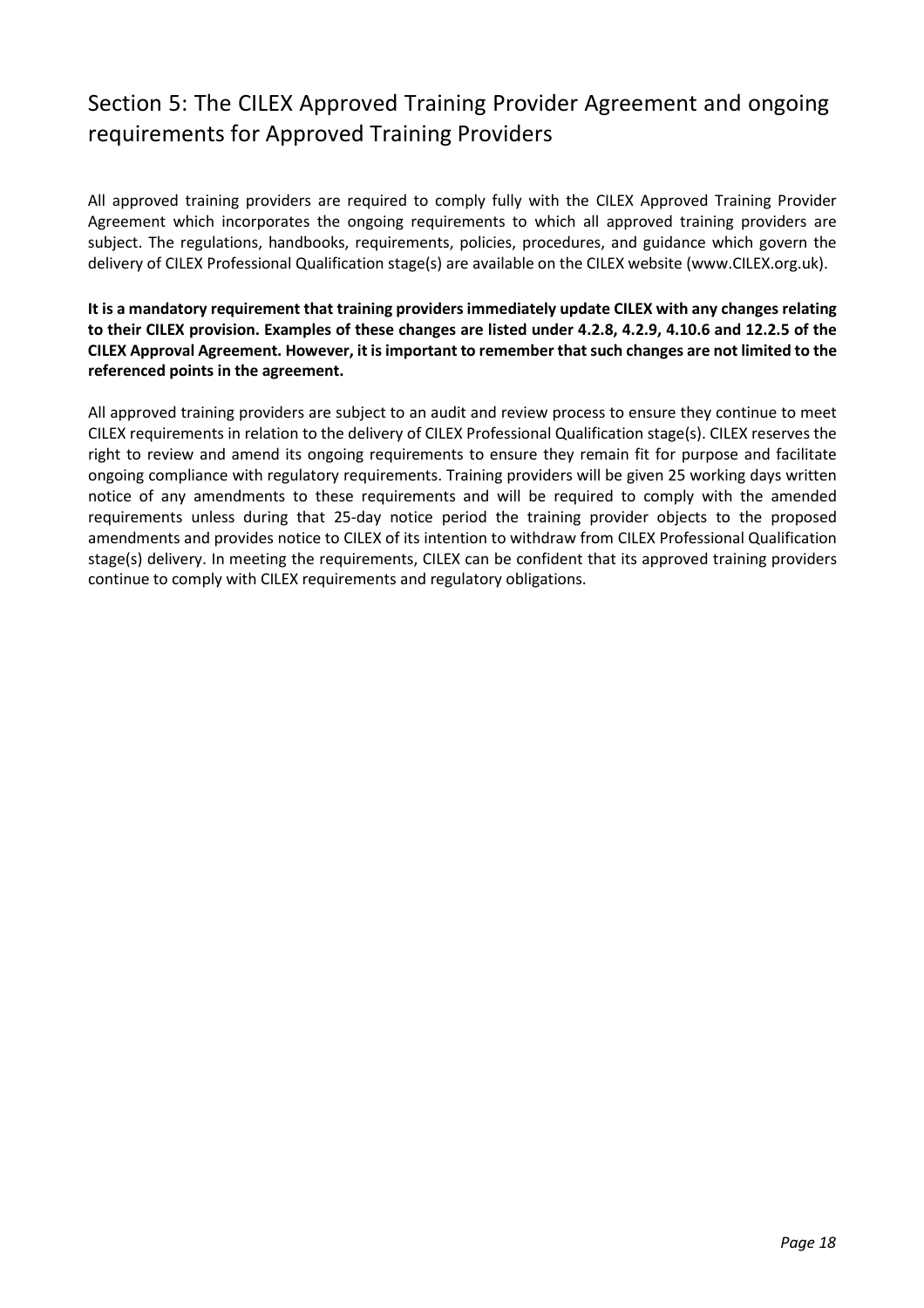# Section 6: CILEX Approved Training Provider Risk Monitoring

## 6.1 CILEX risk-based monitoring approach of approved training providers

CILEX Approved Training Providers play an important role in CILEX Professional Qualification delivery and assessment. Maintaining quality, consistency and high standards of delivery and assessment is essential to the success of the CILEX Professional Qualification and in ensuring CILEX can comply with the General/Standard Conditions of Recognition.

CILEX approach to the risk monitoring of approved training providers aims to identify good practice and that which could undermine a training provider's compliance with the Approved Training Provider Agreement that it has with CILEX. While the CILEX approach uses both quantitative and qualitative information, it has at its core, quantitative risk modelling based upon training provider performance data.

The risk models developed for training providers will classify them as high, moderate, and minor. This will inform the type and frequency of the monitoring activities carried out by CILEX.

The following qualitative information may also be used to inform a training provider's risk profile:

- Invigilator reports
- Training Provider Feedback Forms
- External inspection reports
- External Quality Assurer Reports
- Complaints received
- Progress towards their quality improvement plan
- Pass rate data
- Training provider's financial stability

## **Announced Inspection visits**

CILEX reservesthe right to visit and enter a training provider's premises with reasonable notice to ensure that all requirements relating to approval of a training provider are met. CILEX may also need to visit an approved training provider in the event of an investigation into training provider malpractice or maladministration, or trainee malpractice.

## **Unannounced visits**

CILEX may carry out unannounced visits to training providers during examination sessions to observe the delivery of CILEX examinations. All visits to training providers are conducted by CILEX representatives authorised to do so by the CILEX Education Compliance Manager, Approval Manager or Chief Executive. In addition, should CILEX have cause for concern that there is a significant threat to the integrity of a CILEX qualification, it reserves the right to visit and enter a training provider's premises without notice. Please refer to figure 2.

## **Recording and monitoring incidents**

CILEX records issues, incidents and complaints relating to approved training providers on an on-going basis. In doing so, CILEX can assess whether a training provider has issues which could pose a risk to the effective delivery of CILEX stages, interests of CILEX Trainees and/or CILEX reputation. CILEX is then better informed in relation to a training provider's risk profile, can allocate support and guidance accordingly and act where necessary.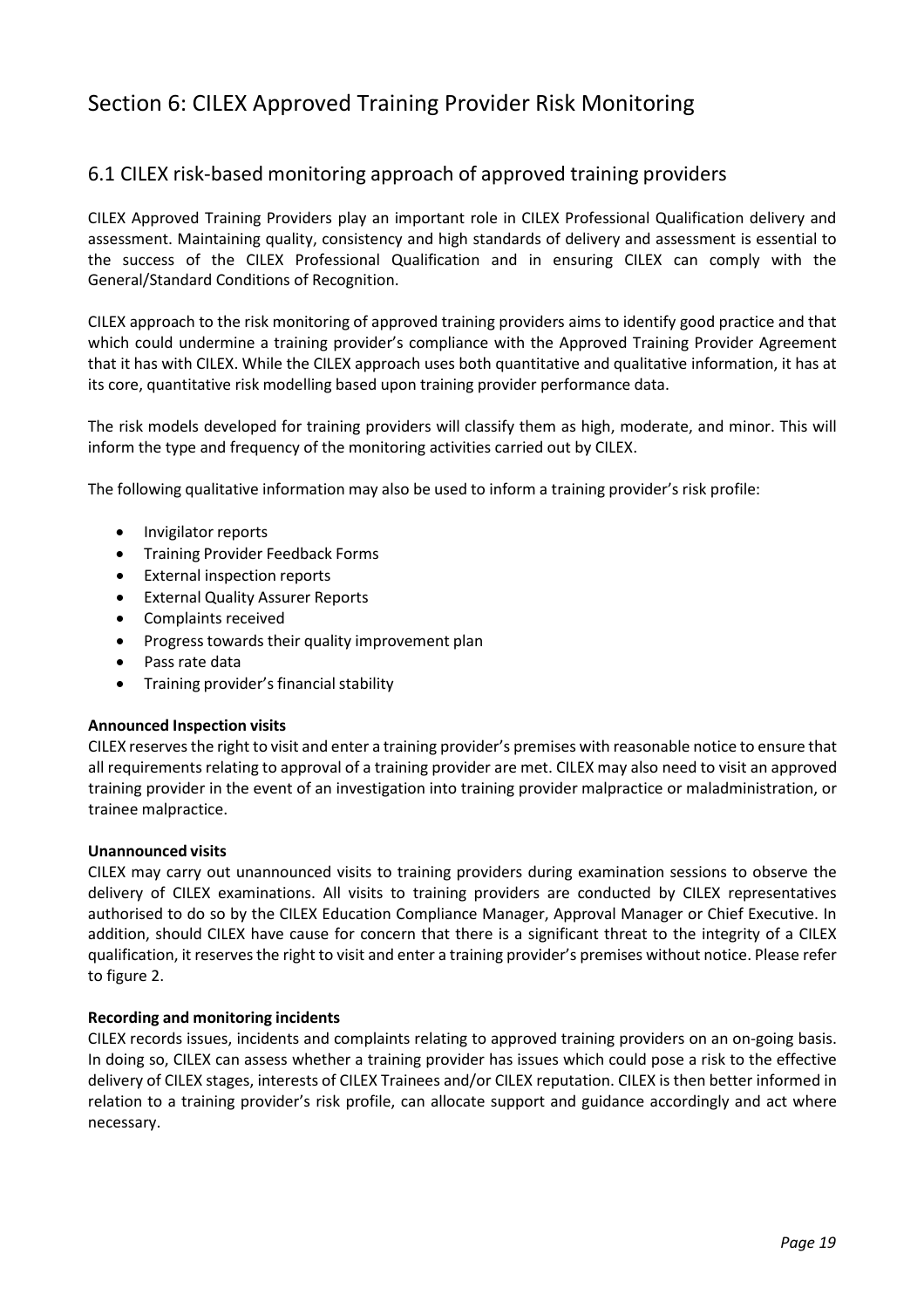## 6.2 Risk prevention and intervention

A CILEX Quality Improvement Plan has been mentioned in previoussections. This plan may be issued by CILEX to the training provider when CILEX Approval is granted, or as part of the Annual Monitoring and Declaration process. Alternatively, if the training provider has met the required threshold level in relation to all CILEX Professional Qualification Standards, a Quality Improvement Plan will not be necessary.

The purposes of the CILEX Quality Improvement Plan are (but are not limited to):

- To identify a standard or area(s) within a standard (relating to a training provider's CILEX provision) which do not reach the threshold level required. This may be linked to the CILEX Quality Panel's decision to grant approval, or the CILEX Annual Monitoring and Declaration process.
- To ensure the CILEX Approved Training Provider can deliver high-quality learning programmes.
- To ensure the CILEX Approved Training Provider provides trainees with a consistently high-quality learning experience.
- To encourage an enhanced partnership between CILEX and the CILEX Approved Training Provider.
- To promote a collaborative approach (between CILEX and the CILEX Approved Training Provider), ensuring the CILEX Approved Training Provider Standards are consistently met and maintained.

CILEX aims to help training providers retain their approved training provider status and to allow them, where appropriate, the time to resolve their own issues. Where an increased level of risk is identified by CILEX it will review the situation and decide on the actions to be taken. All actions taken on the part of CILEX in response to risk will be proportionate and in keeping with the nature of the risk(s) identified. It may be necessary for a CILEX representative to visit a training provider to discuss the identified issues and how these could be addressed. A training provider **action plan** may be produced to detail specific actions and timescales and progress is monitored until CILEX is satisfied the actions have been addressed. **See figure 2.**

In the event CILEX determines that the risk profile of a training provider to be high, risk intervention will commence. Depending on the nature of the issues identified, sanctions may be imposed on the training provider. The CILEX Approved Training Provider Sanctions are set out in Annex 1.

If a significant incident is identified, for example, where the interests of the training provider's Trainees are seriously at risk, the integrity of CILEX qualifications could be compromised, CILEX compliance with the General/Standard Conditions of Recognition could be compromised or CILEX reputation could be harmed, CILEX reserves the right to suspend or withdraw the training provider's CILEX Approved Training Provider status.

## 6.3 Suspension or withdrawal of CILEX Approved Training Provider status

Suspension or withdrawal of CILEX Approved Training Provider status is only taken after careful consideration by CILEX of the training provider's circumstances. Suspension or withdrawal means that a training provider cannot deliverthe CILEX ProfessionalQualification stage(s), use CILEX materials, referto or advertise the CILEX Professional Qualification stage(s), use CILEX IT systems and use the CILEX Approved Training Provider logo for the purposes of marketing and promotion activities. All CILEX materials supplied by CILEX which directly relate to a training provider's CILEX Approved Training Provider status must be returned immediately to CILEX.

Annex 2 sets out the CILEX Approved Training Provider Withdrawal Policy.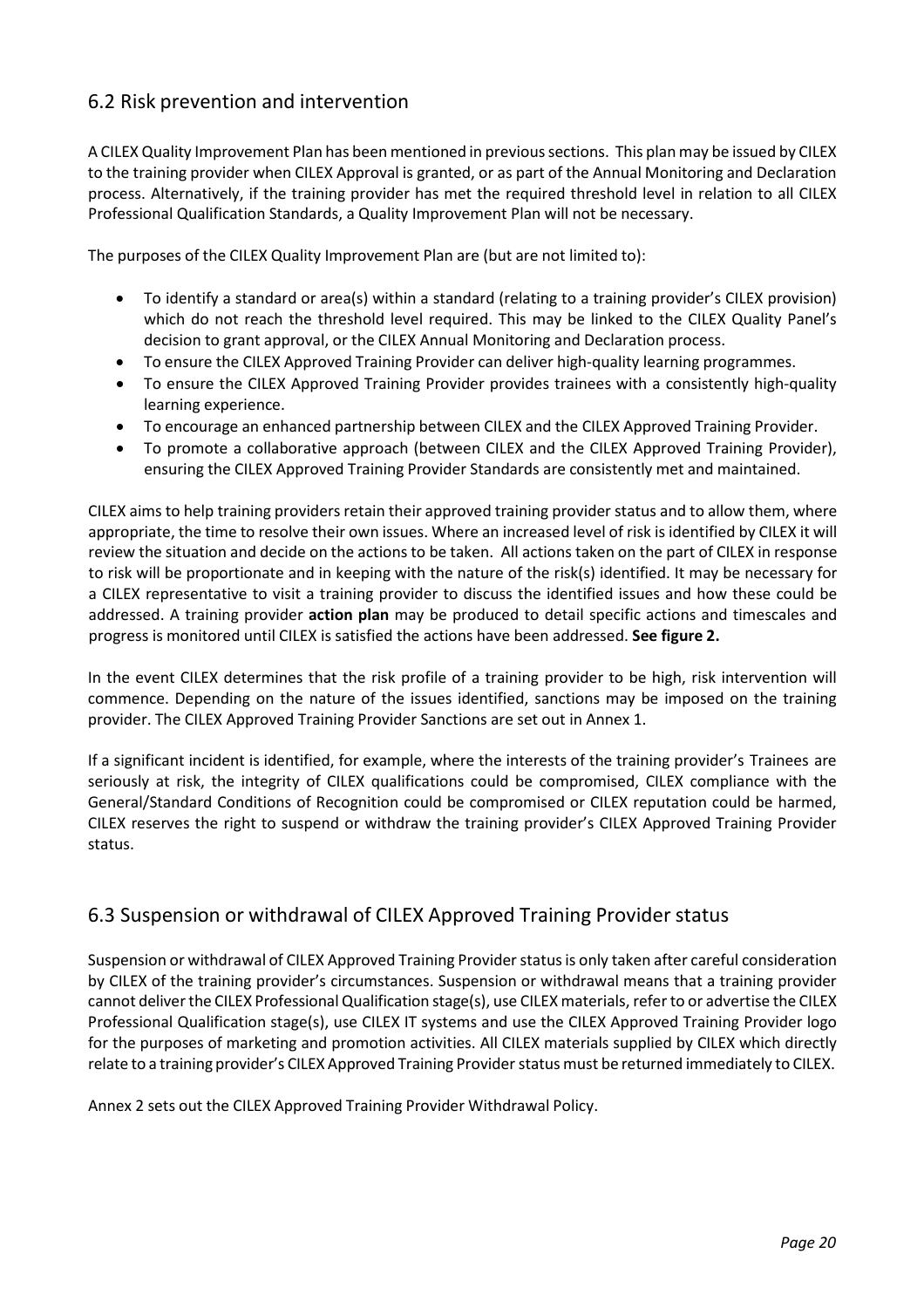## 6.4 Appeals process for CILEX Approved Training Providers

The CEO/Head of the Training Provider is entitled to appeal a decision to withdraw or suspend training provider approval which has been imposed on the training provider because of a risk-based intervention/investigation or malpractice/maladministration-based investigation except in cases whereby the withdrawal or suspension of approval is related to financial or legal reasons. The CEO/Head of the Training Provider must make a request for an appeal within 20 working days of the date of the letter from CILEX confirming the decision and sanctions to be applied.

Requests for appeals are acknowledged by CILEX and are considered by the relevant CILEX Appeals Panel (against sanctions imposed) and will normally be considered by the Committee at its next meeting, which will normally be within 60 business days of receipt of the request.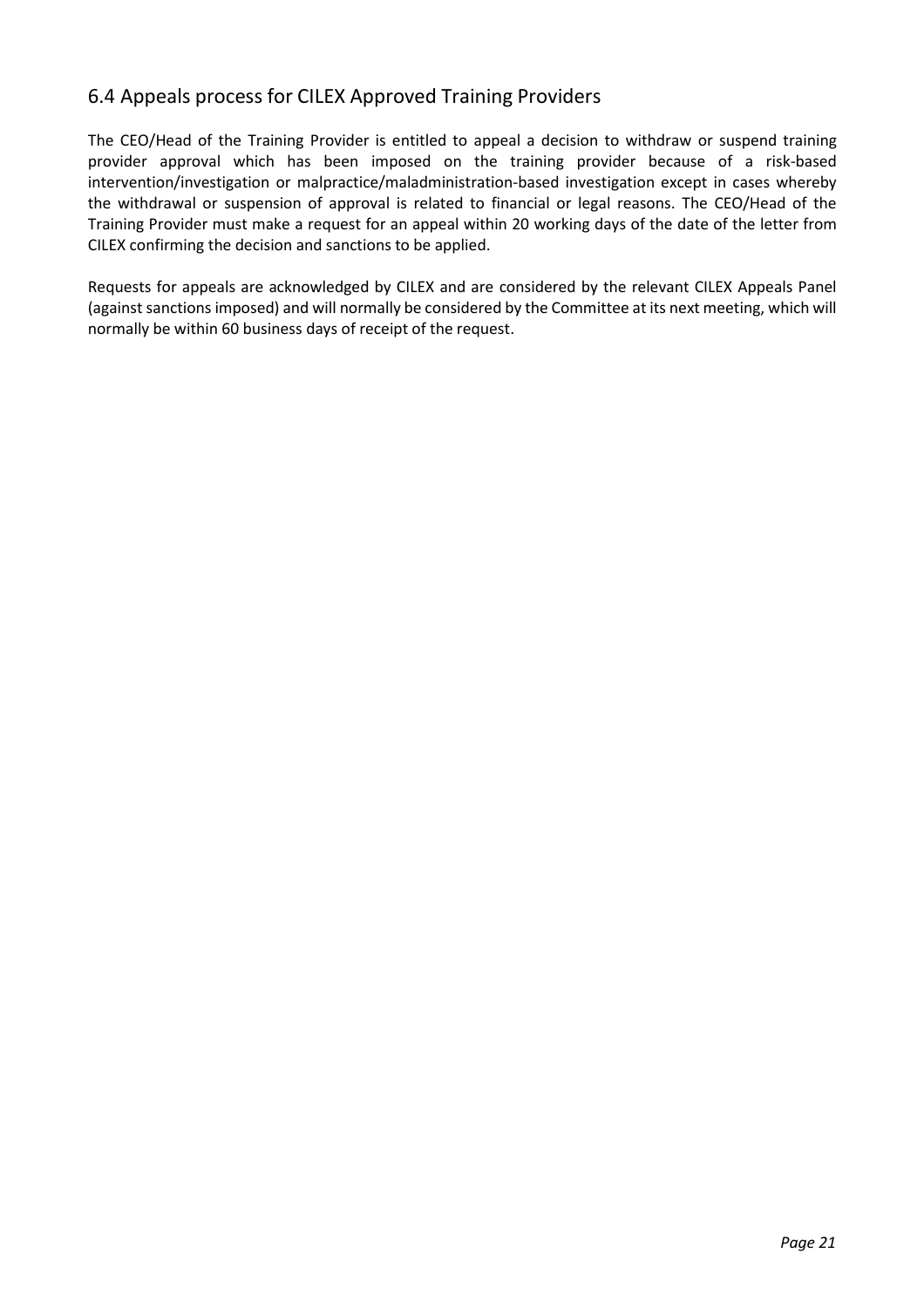# Section 7: Reporting incidents to CILEX

Training providers are required on an on-going basis to comply fully with the CILEX Approved Training Provider Agreement including ongoing requirements and CILEX policies and procedures for the CILEX Professional Qualification stage(s) the training provider is approved to deliver.

Training providers are required to take all reasonable steps to identify and manage the risk of an occurrence of an incident which could compromise the integrity of a CILEX qualification or assessment, compromise the training provider's compliance with CILEX requirements, compromise CILEX compliance with its Conditions of Recognition, compromise the reputation of CILEX or which may otherwise comprise an Adverse Effect. Training providers are required to promptly notify CILEX in the event of the occurrence or likely occurrence of such an incident. Such incidents may include but not be limited to:

- Loss, theft of breach of confidentiality of CILEX assessment materials
- Loss of trainee assessments (including examination scripts, trainee portfolios)
- Insufficient resources to deliver CILEX Professional Qualification stage(s) in accordance with CILEX requirements
- Incidents of malpractice or maladministration
- Failure to deliver CILEX assessments/examinations in accordance with CILEX regulations, policies, and procedures
- Financial irregularities

When reporting an incident to CILEX, the training provider should provide the following information, as appropriate to the incident:

- a summary of the incident
- the number of trainees affected
- the actual or potential impact on trainees
- any action being taken to mitigate the impact of the incident and the associated timelines

All incidents must be reported to the CILEX Accreditation Manager.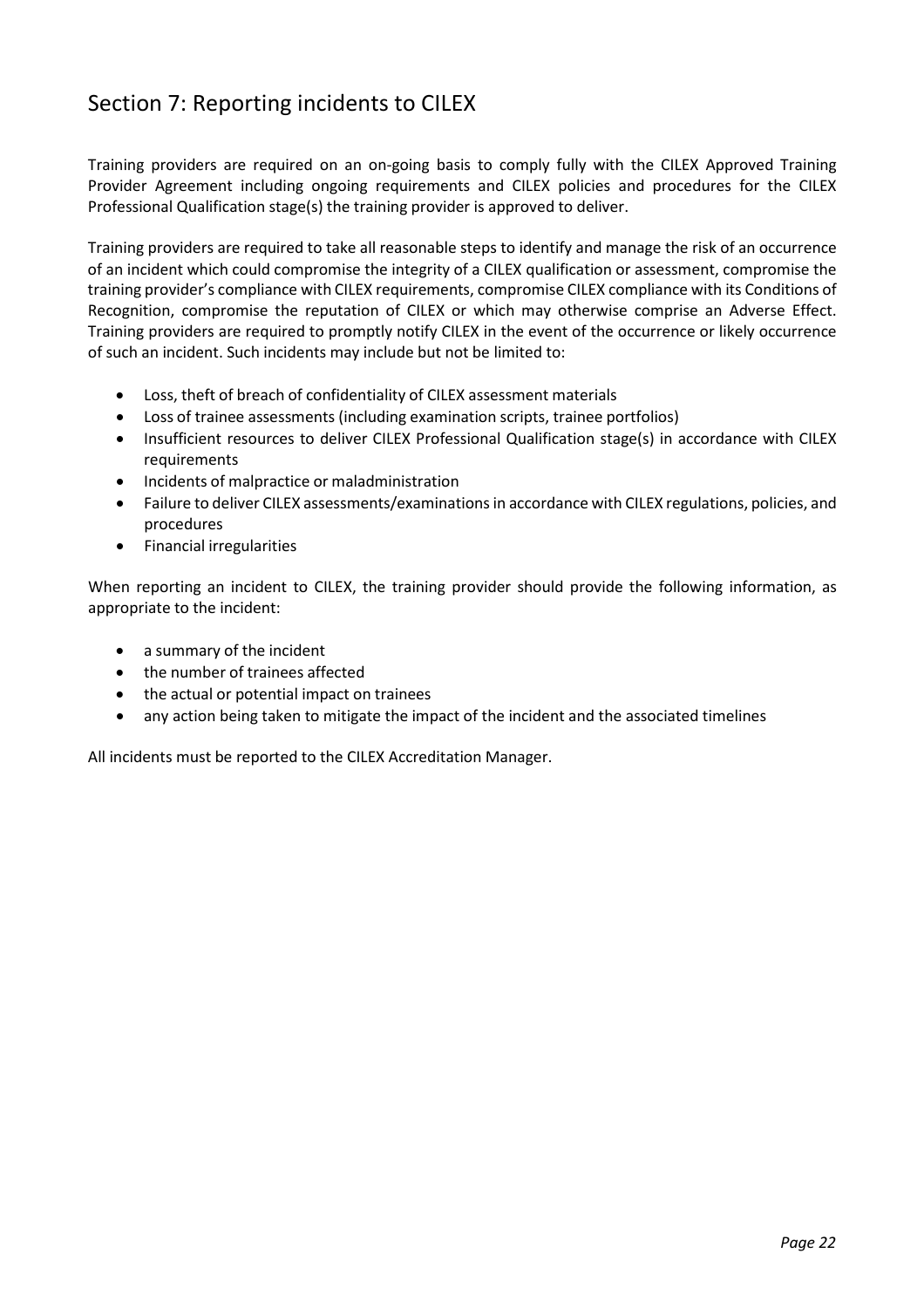# Section 8: Training Provider decides to withdraw from delivering the CILEX Professional Qualification

If a training provider decides not to continue to deliver the CILEX Professional Qualification stage(s), the training provider representative must contact the CILEX Accreditation Manager immediately. CILEX is keen to assist its training providers in remaining approved if possible and may be able to help the training provider with any delivery issues that the training provider is experiencing. However, if the training provider's final decision is not to continue to deliver a CILEX Professional Qualification stage(s), CILEX requires the training provider to give due consideration to protecting the interests of the training provider's CILEX Trainees.

Training providers must provide sufficient advance notice of the training provider's intention not to continue as a CILEX Approved Training Provider to enable CILEX to make adequate plans to secure support for the Trainees concerned. Training providers withdrawing from delivery of CILEX qualifications must comply with the Approved Training Provider Agreement.

Annex 2: CILEX Approved Training Provider Withdrawal Policy includes details on the steps that training providers must take in the event of their voluntarily withdrawing from delivery of this CILEX Professional Qualification stage(s).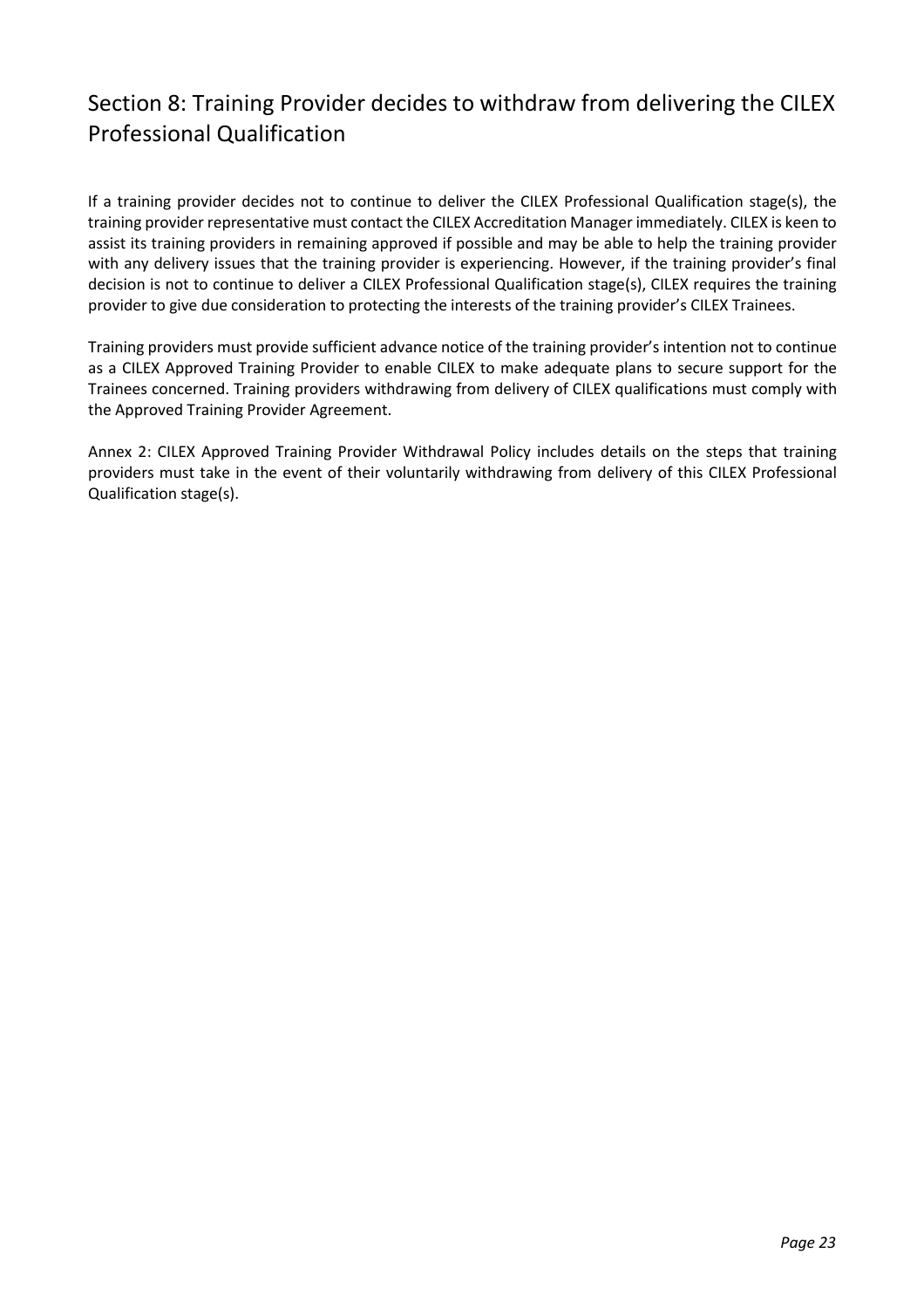# Section 9: CILEX Responsibilities to Approved Training Providers

To assist approved training providers to deliver CILEX stages of learning effectively CILEX will commit to the following:

- Set-out all the requirements with which the training provider must comply to continue to deliver CILEX Professional Qualification stage(s). These requirements can be found within the Approved Training Provider Agreement, the Approved Training Provider Handbook and the CILEX policies and procedures governing CILEX qualifications including the Qualifications Handbooks.
- Answer accurately, fully and within reasonable time any reasonable enquiries received from Users of the qualification.
- Provide effective guidance to the training provider in respect of the delivery of the CILEX Professional Qualification stage(s) which the training provider undertakes.
- Upon request, provide the training provider with guidance on how to best prevent, investigate and deal with malpractice or maladministration.
- Provide (and publish where appropriate) information in relation to:
	- o Sanctions policy to be applied in cases where a training provider fails to comply with the CILEX requirements. Details on the full range of possible sanctions can be found in Annex 2.
	- o Written complaints procedure
	- $\circ$  Information on the enquiries and appeals process to enable the results of assessments to be appealed
	- o The qualification specifications and qualification requirements
	- o The arrangements for making reasonable adjustments
	- o The arrangements for making access arrangements
	- o The arrangements for giving special consideration
	- $\circ$  CILEX key dates and deadlines including timescales for the issue of results and certificates
	- $\circ$  The policy for issuing invoices, payment of invoices and the retention and content of invoices
- Comply with the requirements of data protection legislation in relation to any personal data supplied by the training provider.
- Specify a processto be followed in any withdrawal of the training provider (whether voluntary or not) from its role in delivering a qualification, or from qualification/training provider approval in general.
- Take all reasonable steps to protect the interests of Trainees where the training provider withdraws from the delivery of the CILEX Professional Qualification stage(s).
- Publish its fees for CILEX approval.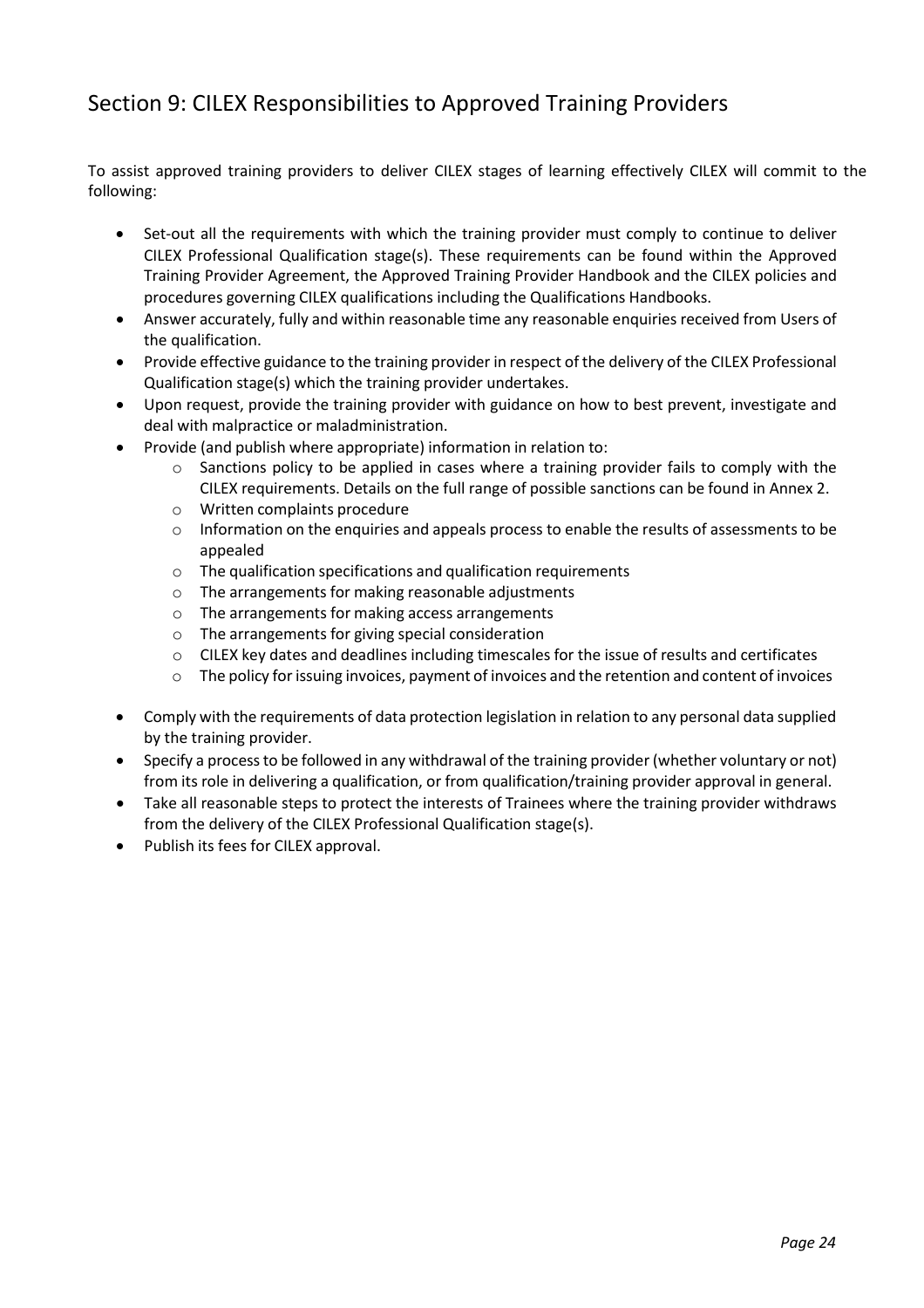# Section 10: Further Information

## 10.1 CILEX Policies and Procedures

The policies and procedures are available on the CILEX website (www.CILEX.org.uk).

## 10.2 Key Deadlines and Dates

The key dates and deadlines/schedules for each CILEX Professional Qualification stage are set out in the relevant Qualification Handbook and are available on the CILEX website (www.CILEX.org.uk).

## 10.3 Equality and Diversity

CILEX alwaystreatsits customers with dignity and respect. As an AwardingOrganisation, CILEX will ensure that its CILEX Professional Qualification stage(s), its standards for approved providers of those qualificationsand its assessments are designed to make study accessible to all, regardless of age, disability, gender reassignment, race, religion/belief, gender, sexual orientation, pregnancy, and maternity.

## 10.4 CILEX investigation into alleged training provider malpractice or maladministration

Full details of CILEX policy and procedures in relation to alleged training provider malpractice or maladministration can be found in the CILEX policy and procedures for dealing with cases of suspected approved training provider malpractice or maladministration, which are available on the CILEX website (www.CILEX.org.uk).

CILEX reserves the right to suspend or withdraw a training provider's approved training provider status where an allegation of training provider malpractice threatens the interests of trainees, the integrity of the qualification, CILEX reputation or CILEX compliance with regulatory requirements.

## 10.5 CILEX GDPR Policy

CILEX is committed to respecting the personal data training providers supply to CILEX. The information CILEX collects will be relevant to the purposes for which it is used and CILEX will do its utmost to ensure that such data will be accurate, complete, and kept up to date. CILEX does not sell, trade, or rent personal information to others.

The information CILEX collects will only be used for the purposes for which it was originally submitted. CILEX may be required to share personal information collected with our regulators.

## 10.6 CILEX Commitment to Customer Service

CILEX is committed to providing its approved training providers and trainees with the highest standards of customer service.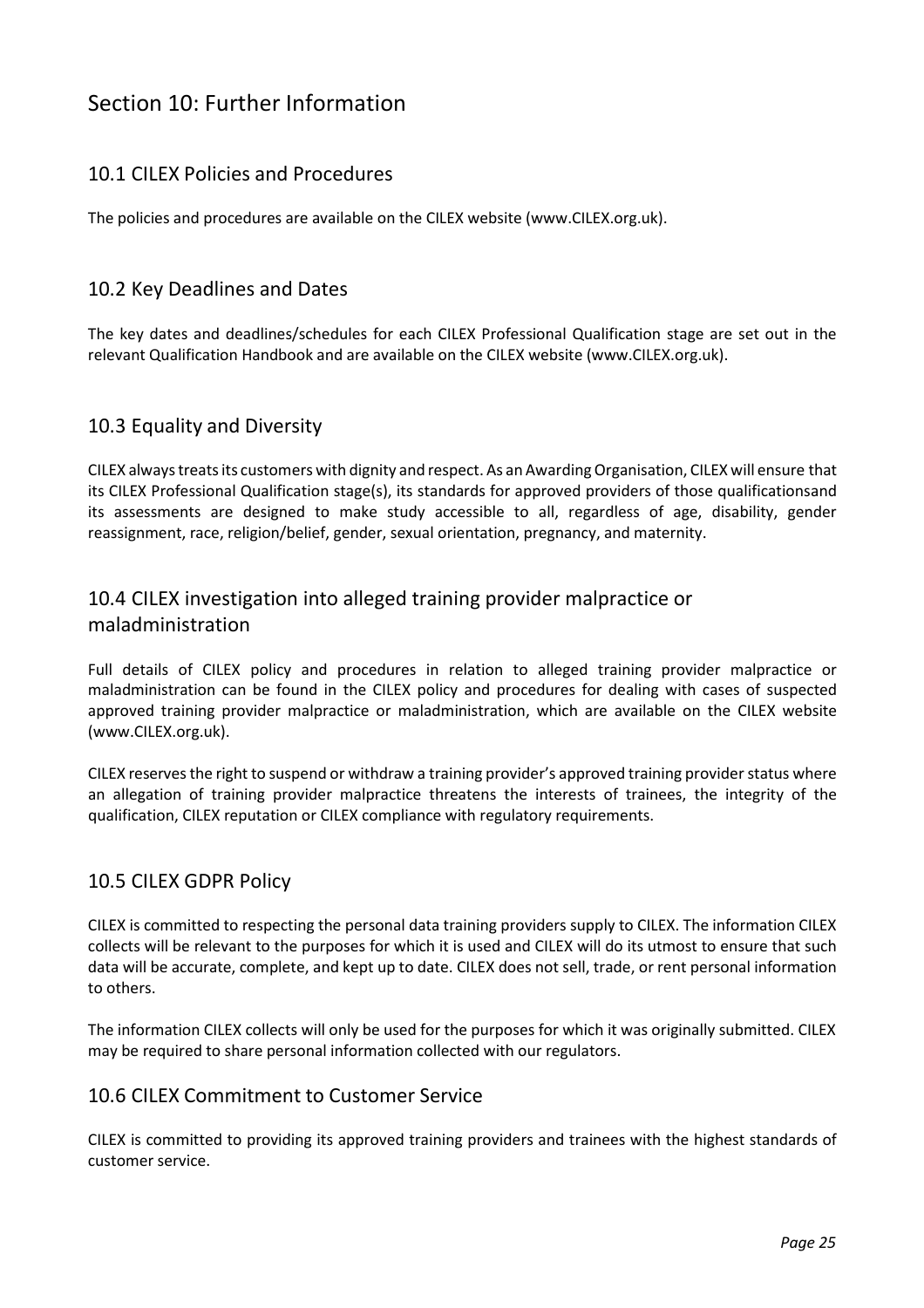CILEX Customer Service Statement:

- To provide comprehensive legal education
- To develop relationships with all members
- To communicate with all customers in a clear and effective manner
- To ensure that CILEX services are subject to quality assurance
- To aim to deliver the highest level of customer satisfaction and meeting their needs in the most effective way
- All stakeholders will be treated with dignity and respect
- CILEX will always comply with its Equality and Diversity Policy

If you are not satisfied with how your complaint has been dealt with, please visit the Customer Service feedback page on [www.CILEX.org.uk, w](http://www.cilex.org.uk/)here the Customer feedback form, policy and procedure is available. Alternatively, you can email **[customerservice@CILEX.org.uk](mailto:customerservice@cilex.org.uk)**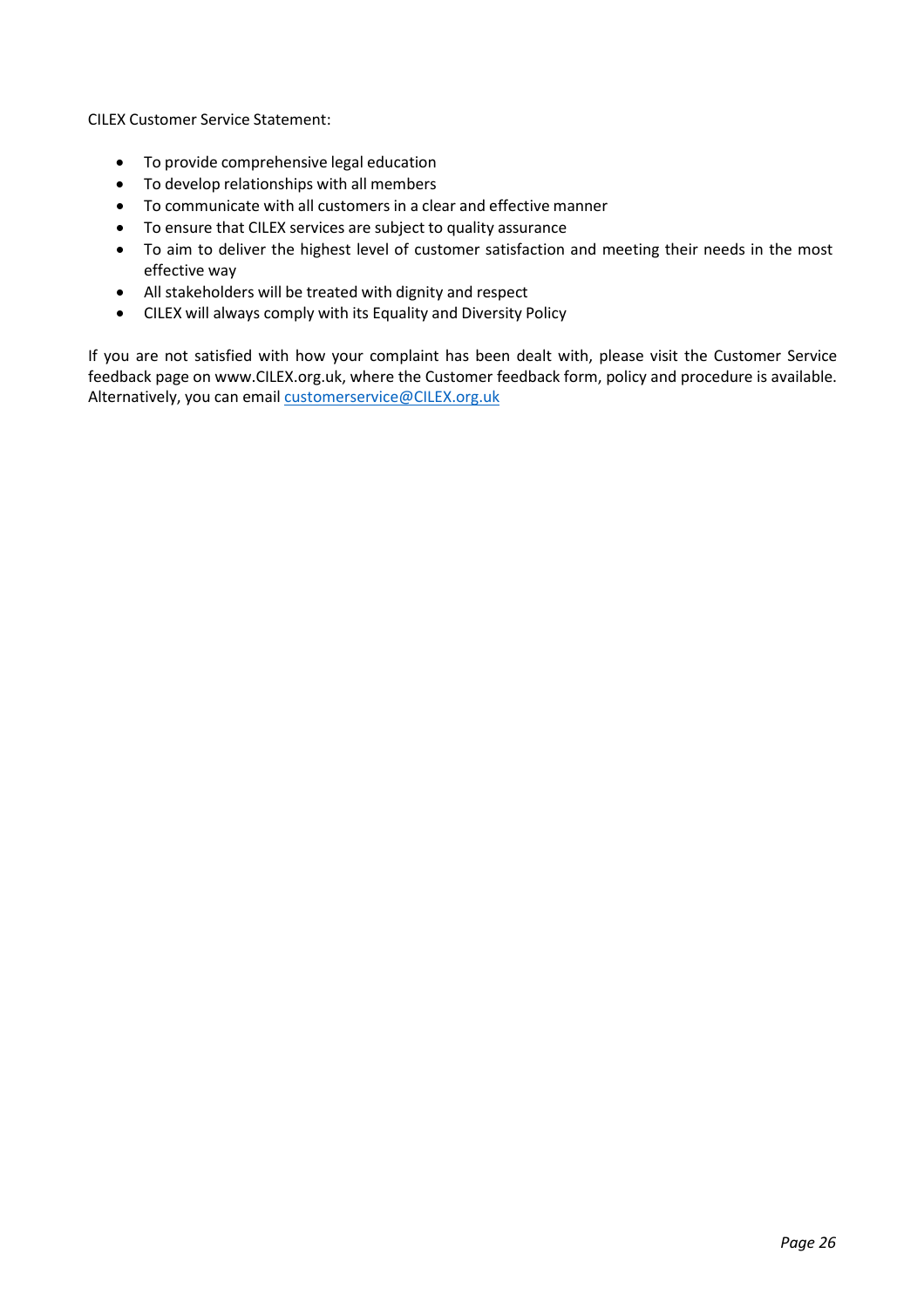# Section 11: Advertising and Marketing

A training provider is only authorised to use the CILEX Approved Training Provider logo when it has been granted approved training provider status. Approved training providers must use the logo in accordance with the CILEX Logo Usage Policy and Guidelines. Any misuse of the CILEX Approved Training Provider logo will be investigated by CILEX and action may be taken against the training provider accordingly.

The qualification titles training providers may use for advertising and marketing purposes can be found on the CILEX website [www.CILEX.org.uk](http://www.cilex.org.uk/)

CILEX Approved Training Providers are required to comply with the CILEX Advertising Principles for Approved Training Providers and ensure that trainees are provided with accurate and honest information about courses provided by approved training providers in order that trainees can make informed choices when choosing an accurate training provider.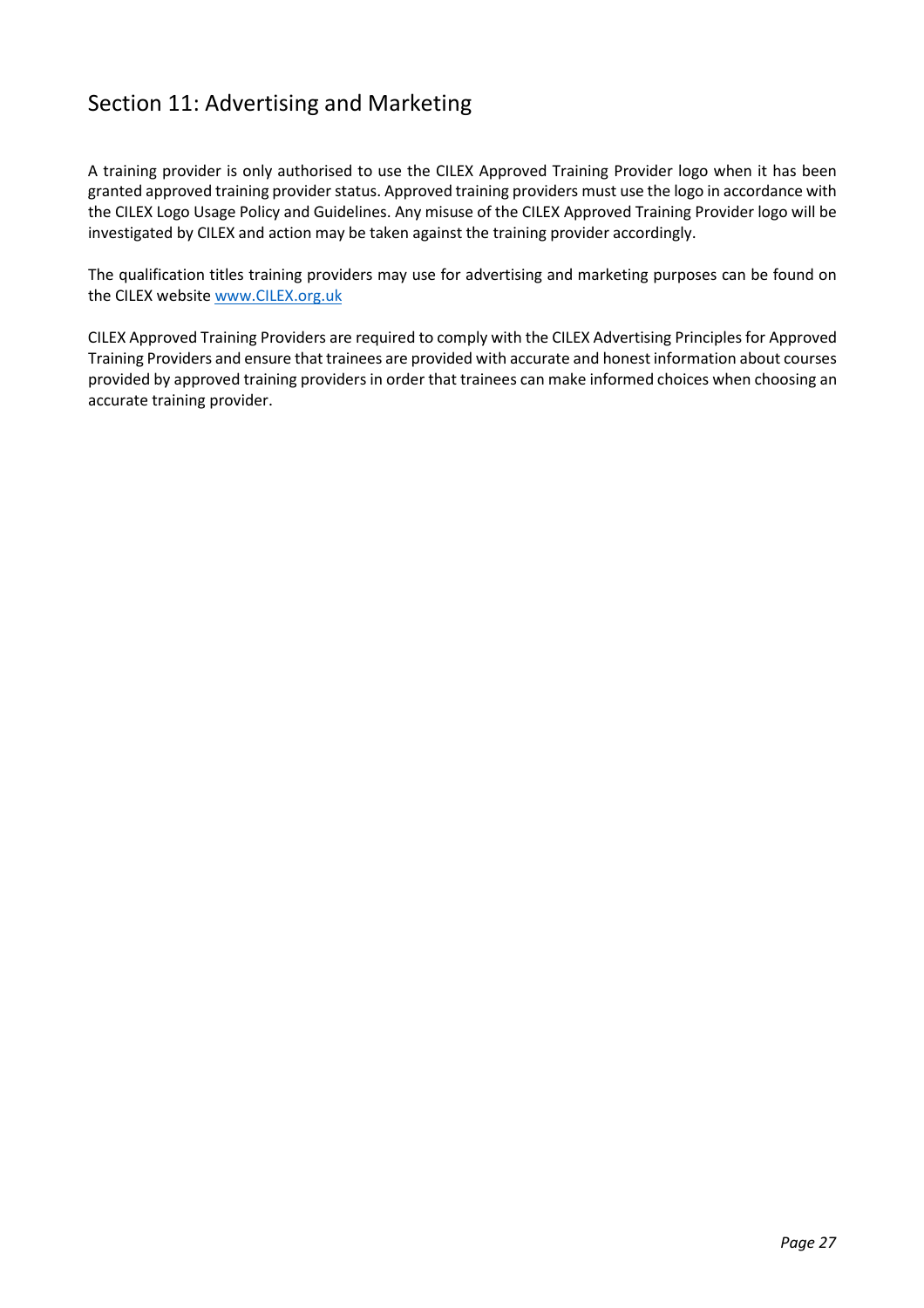# Section 12: CILEX Contacts

All applications for CILEX training provider approval should be submitted to the CILEX Accreditation Team via the CILEX Training Provider Hub. If you need help in accessing the relevant information from the CILEX website or have queries on any aspect of CILEX training provider approval, please contact the Accreditation Team.

| Department/Team                                                                                                                                                                                                                     | <b>Key Responsibilities</b>                                                                                                                                                                                                                                                                                                                                                                                                                                                                                                                                                                                                       |
|-------------------------------------------------------------------------------------------------------------------------------------------------------------------------------------------------------------------------------------|-----------------------------------------------------------------------------------------------------------------------------------------------------------------------------------------------------------------------------------------------------------------------------------------------------------------------------------------------------------------------------------------------------------------------------------------------------------------------------------------------------------------------------------------------------------------------------------------------------------------------------------|
| <b>Accreditation</b><br><b>Accreditation Manager</b><br>E:<br>lisa.sparkes@CILEX.org.uk<br>T: 01234 845734<br>M: 07887 421910<br><b>Accreditation Officer</b><br>E:<br>karen.few@CILEX.org.uk<br>T: 01234 844615<br>M: 07468 753193 | Training provider approval standards<br>$\bullet$<br>Training provider approval process<br>$\bullet$<br>Risk profiling<br>$\bullet$<br>Risk-based monitoring<br>$\bullet$<br>Quality assurance<br>$\bullet$<br><b>Quality Improvement Plans</b><br>$\bullet$<br>Malpractice and maladministration<br>$\bullet$<br>Compliance with the Conditions of Recognition<br>$\bullet$                                                                                                                                                                                                                                                      |
| <b>Business Development</b><br><b>Accounts Manager</b><br>E:<br>martin.petch@CILEX.org.uk<br>M: 07833 496118                                                                                                                        | <b>Business engagement</b><br>$\bullet$<br>Client relationships<br>$\bullet$<br>Client account management<br>$\bullet$<br>Training provider development and growth<br>$\bullet$<br>opportunities<br>Building and disseminating good practice<br>$\bullet$<br><b>Training Provider support</b><br>$\bullet$                                                                                                                                                                                                                                                                                                                        |
| <b>Customer Service Team</b><br>T: 01234 845777                                                                                                                                                                                     | Student/Member/Fellow applications and fees<br>$\bullet$<br>Advice on all aspects of exams and qualifications<br>$\bullet$<br>CPD advice<br>$\bullet$<br><b>Qualifying Employment enquiries</b><br>$\bullet$<br>Work-based learning queries<br>$\bullet$<br>Membership upgrades<br>$\bullet$<br>General advice on Practice Rights<br>$\bullet$<br>Assessment registration, regulations & fees<br>$\bullet$<br><b>Results notifications</b><br>$\bullet$<br>Special consideration<br>$\bullet$<br>Reasonable adjustments/access arrangements<br>$\bullet$<br>Exemptions<br>General approved training provider queries<br>$\bullet$ |

CILEX Address: CILEX, Kempston Manor, Kempston, Bedford, MK42 7AB

Website: [www.CILEX.org.uk](http://www.cilex.org.uk/)

Main switchboard telephone number: 01234 841000

CILEX office opening hours are Monday to Thursday 8.45 am to 5 pm and Friday 9 am to 4 pm.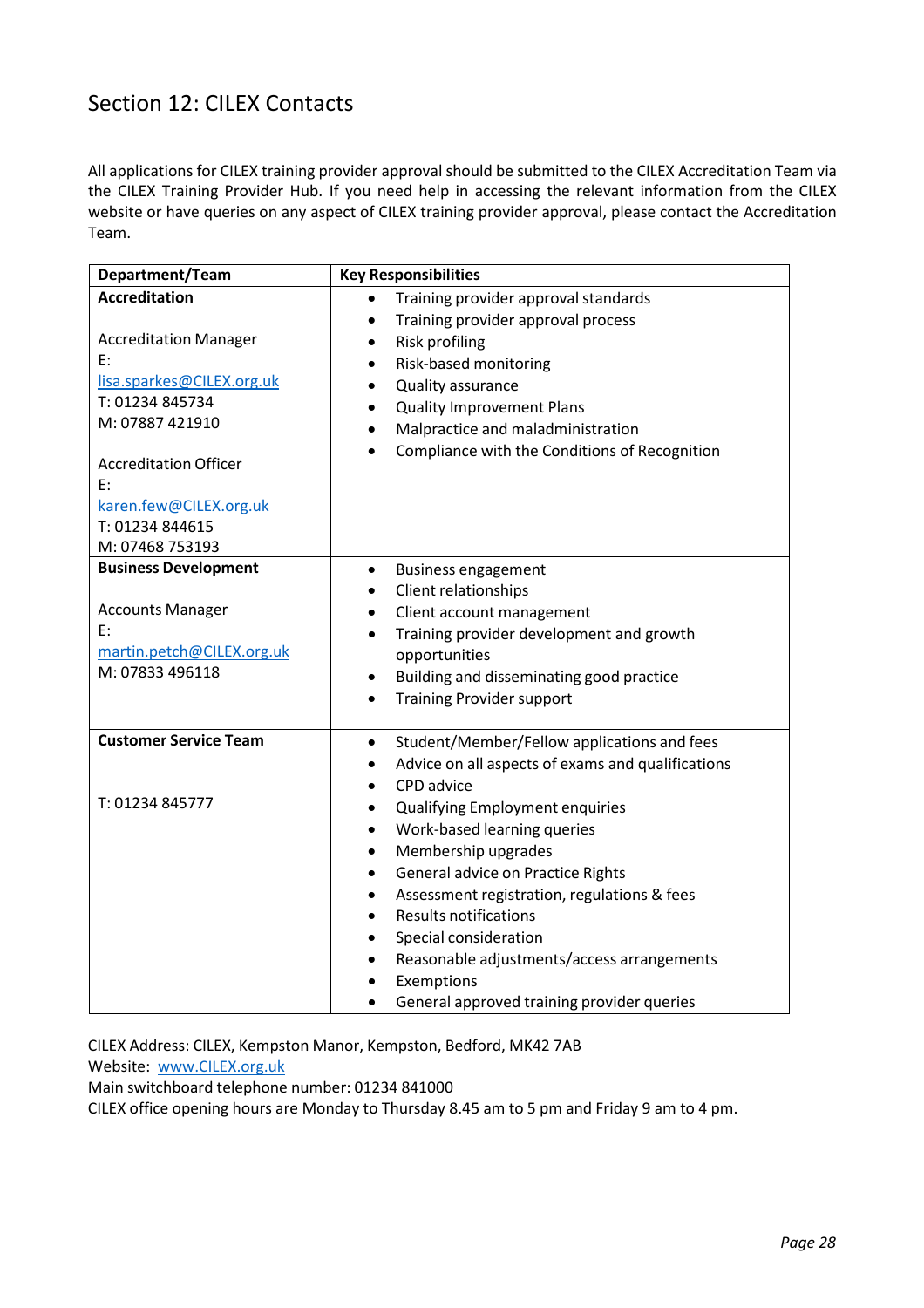## CILEX Approved Training Provider Sanctions Policy

| Policy name      | <b>CILEX Approved Training Provider Sanctions Policy</b> |
|------------------|----------------------------------------------------------|
| Date of Issue    | 2 January 2018                                           |
| Date reviewed    | 14 September 2020                                        |
| Next review date | 14 September 2023                                        |

## **Purpose**

- 1. CILEX has a responsibility to protect the integrity of CILEX qualifications, the interests of its Trainees and CILEX's reputation.
- 2. CILEX Approved Training Providers and Approved Training Provider staff must act in accordance with the CILEX Approved Training Provider agreement, comply with the CILEX approval standards and the CILEX rules and regulations governing the delivery and assessment of the CILEX Professional qualification.
- 3. Trainees taking the CILEX Professional qualification must comply with the rules and regulations governing the CILEX Professional qualification and assessments.
- 4. The purpose of this policy is to set out the principles governing CILEX's approach to the implementation of sanctions on trainees, training providers and training provider staff. These principles ensure that sanctions are decided fairly, applied consistently and transparently, and that adverse effects are prevented or mitigated.

## **Scope**

5. This policy applies to CILEX Trainees, Heads of Training Providers, Approved Training Provider staff and associated contractors, CILEX staff and assessors and other CILEX contractors involved in the qualification and/or assessment delivery.

## **Definitions**

6. **Sanction:** Sanctions are the penalties applied by CILEX to training providers, training provider staff or trainees due to non-compliance with the CILEX Approval standards, CILEX Training Provider agreement and/or the rules and requirements governing the delivery and/or assessment of the CILEXProfessional qualification.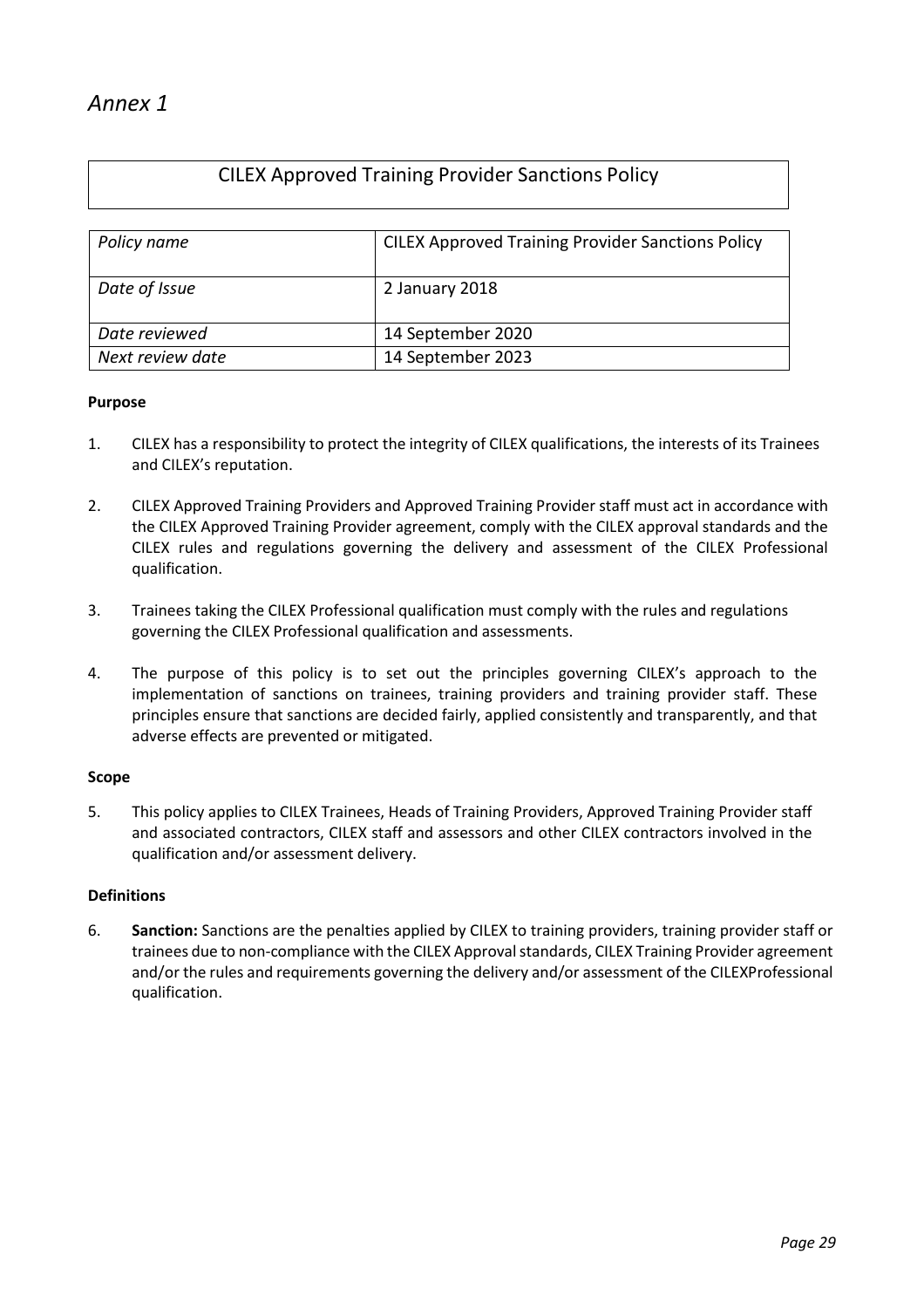- 7. **Adverse effect**: An adverse effect is defined by the regulators as follows: An act, omission, event, incident, or circumstance has an Adverse Effect if it –
	- (a) gives rise to prejudice to Trainees or potential Trainees, or
	- (b) adversely affects
		- (i) the ability of the awarding organisation to undertake the development, delivery, or award of the qualification in accordance with regulatory requirements,
		- (ii) the standards of qualification which the awarding organisation makes available or proposes to make available, or
		- (iii) public confidence in the qualification.

## **Purpose of sanctions**

- 8. Generally, sanctions may be imposed to
	- minimise risks to the integrity of CILEX qualifications, examinations, and assessments.
	- prevent or mitigate an adverse effect.
	- ensure that there is no benefit from breaching CILEX regulations or requirements.
	- deter others from breaching CILEX regulations.
	- maintain confidence in the CILEX Professional qualification.
- 9. Training Provider sanctions may be applied to a CILEX Approved Training Provider to address performance issues, failings in relation to delivery and/or assessment of CILEX Professional qualification, suspected or proven malpractice, maladministration, non-compliance with the CILEX Approved Training Provider agreement and/or CILEX Approval standards.
- 10. Training Provider staff sanctions may be applied to a member of staff at an Approved Training Provider to address failings by the Training Provider staff in relation to delivery and/or assessment ofthe CILEX Professional qualification, malpractice, and maladministration.
- 11. Trainee sanctions may be applied to a Trainee who has breached CILEX rules or regulations, to mitigate the impact breach, ensure that a Trainee does not gain an advantage and/or deter other Trainees from breaching CILEX rules and regulations.

#### **Implementation of sanctions**

- 12. CILEX imposes sanctions commensurate with the gravity of the issue, incident, non-compliance, malpractice, or maladministration identified in accordance with the relevant criteria set out in Appendix 1 (Training Provider Sanctions), Appendix 2 (Trainee sanctions), Appendix 3 (Training Provider Staff Sanctions), as applicable. The criteria are not exhaustive, and each case is considered on its own merits.
- 13. In some circumstances, sanctions may be imposed to facilitate the investigation of a suspected incident of malpractice or maladministration, or to mitigate a risk to the integrity of a the CILEX Professional qualification whilst an incident is being investigated.
- 14. Training Provider sanctions may be imposed at qualification or Training Provider level.
- 15. Sanctions may be applied flexibly if mitigating or aggravating circumstances are identified.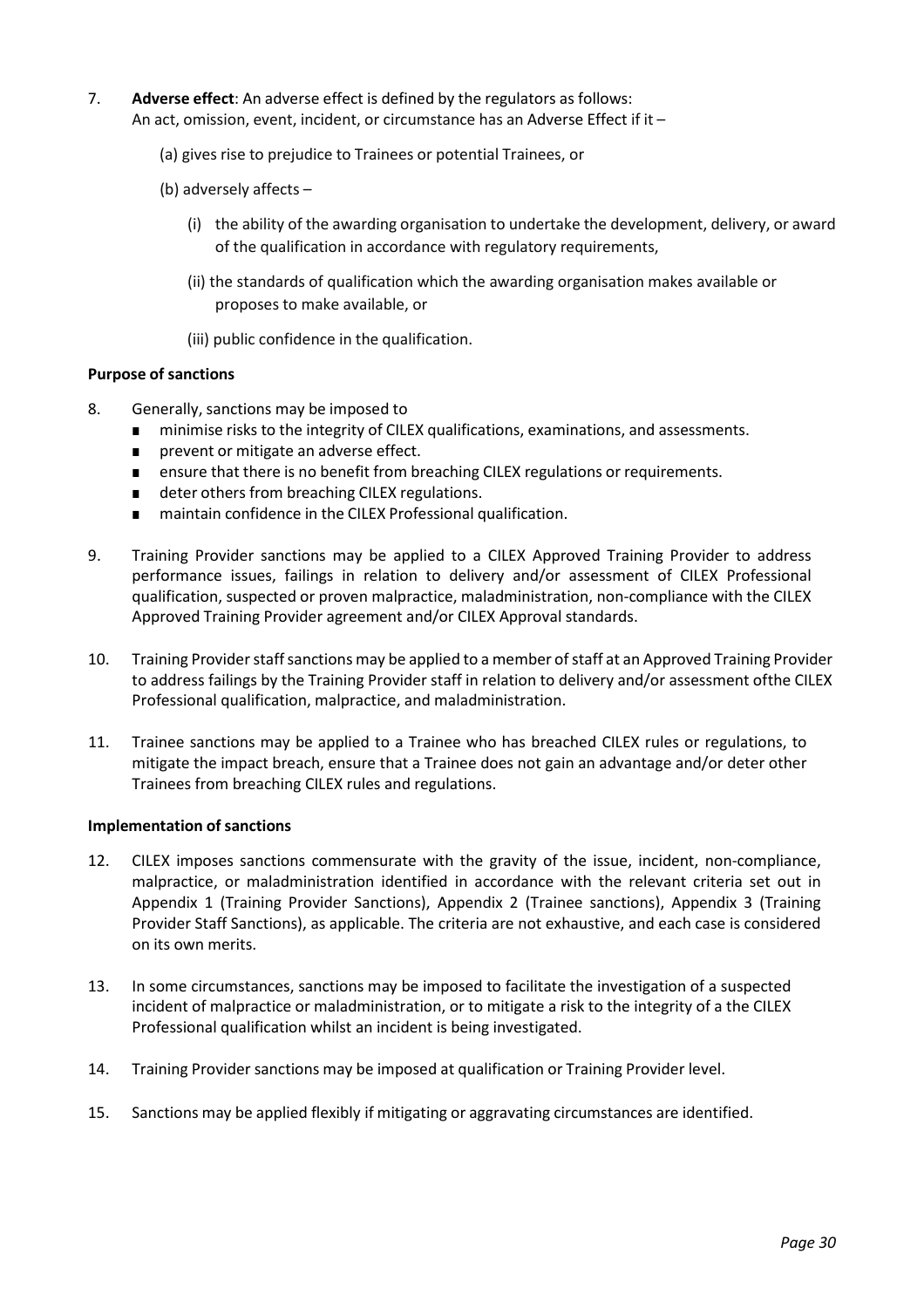- 16. When deciding Training Provider sanctions CILEX will consider the impact on Trainees who may be affected through no fault of their own. Where necessary, CILEX will seek to support Trainees affected, for example, by identifying alternative training providers to continue studying the CILEX Professional qualification.
- 17. CILEX will advise training providers of the corrective action required to rectify the issues which led to the imposition of a sanction and the timeline for completion.

## **Roles and Responsibilities**

- 18. Trainee sanctions may be decided by the appropriate CILEX panel, CILEX Head of Awarding Organisation or a Manager nominated by the CILEX Head of Awarding Organisation.
- 19. Training Provider sanctions and Training Provider staff sanctions may be decided by the relevant CILEX panel, the Head of Awarding Organisation and CILEX Officers responsible for overseeing Training Provider monitoring and quality assurance or Training Provider investigations.

## **Informing training providers**

- 20. If a sanction is imposed on a Training Provider or a member of Training Provider staff, the Head of Training Provider will be provided with the following information:
	- the sanction to be applied, including, where appropriate, the qualification / modules to which the sanction applies.
	- the reasons underpinning the decision to apply the sanction.
	- the corrective action which must be taken, as applicable.
	- the timeline for the completion of the corrective action.
- 21. The Head of the Training Provider will be responsible for ensuring compliance with the sanction/s and any associated actions.
- 22. The Head of Centre will normally be advised about sanctions imposed on the training providers Trainees.

## **Reviewing training providerssanctions**

- 23. The CILEX Accreditation team is responsible for monitoring the correct action taken by a Training Provider to address the issues which informed the implementation of a sanction.
- 24. Sanctions may be reduced or lifted when the corrective action has been completed, subject to CILEX being satisfied that the level of risk is reduced, except for a Level 5 sanction (withdrawal of approval). CILEX may permit a Training Provider issued a Level 5 sanction to reapply for approval following a minimum period of 12 months since the implementation of the sanction, however, CILEXreservesthe right to impose a longer timeframe or to not accept an application for re-approval.
- 25. Where corrective measures are not put in place in accordance with CILEX requirements and timeline, a higher-level sanction may be applied.
- 26. Where a sanction is imposed whilst an incident of suspected malpractice or maladministration is being investigated, the sanction may be removed at the conclusion of the investigation subject to the investigation findings.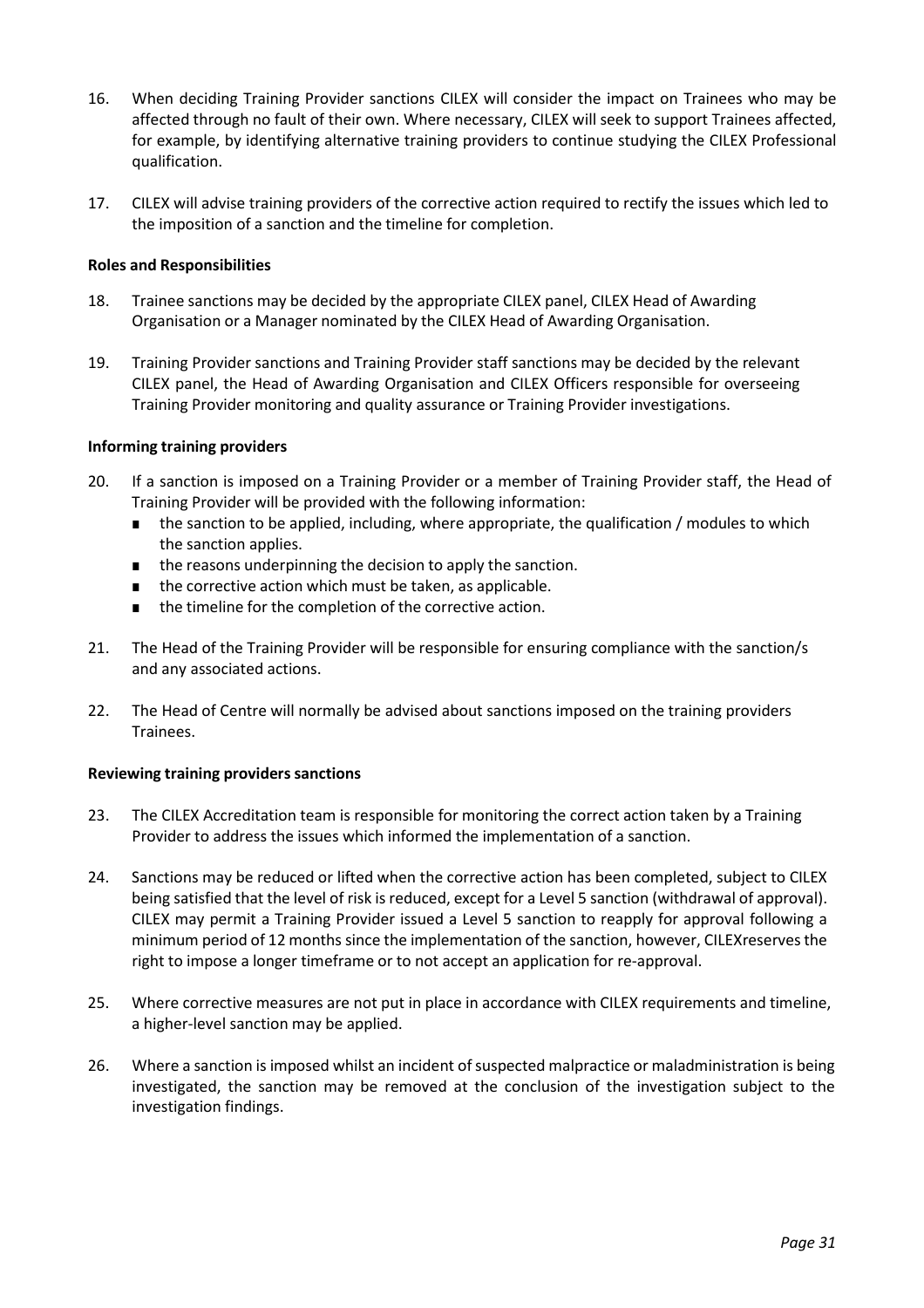## **Appeals**

- 27. Training providers, training provider staff and trainees may appeal against sanctions imposed by the relevant CILEX panel in relation to an incident of malpractice or maladministration. Training providers, training provider staff or trainees should refer to the CILEX Appeals Policy and the CILEX Malpractice and Maladministration Appeals Procedure.
- 28. Sanctions imposed by CILEX for other reasons cannot be appealed. In such circumstances centres or Trainees may wish to consider making a complaint in accordance with the CILEX Complaints Policy.

#### **Notification of other awarding organisations and CILEX regulators**

- 29. CILEX reserves the right to notify the relevant regulators where an incident which led to the imposition of a sanction could lead to an adverse effect.
- 30. CILEX reserves the right to inform other awarding organisations where CILEX has reasonable cause to believe that an incident which led to the imposition of a sanction could affect another awarding organisation.

## **Record keeping**

31. All records and evidence applicable to the CILEX Sanctions Policy will be retained for three years.

#### **Policy review arrangements**

- 32. This policy is subject to a three-year review cycle. However, the policy may be reviewed more frequently to address regulatory changes, operational feedback or concerns brought to the attention of CILEX to ensure the policy remains fit for purpose.
- 33. This policy is also reviewed as part of CILEX ongoing quality improvement monitoring.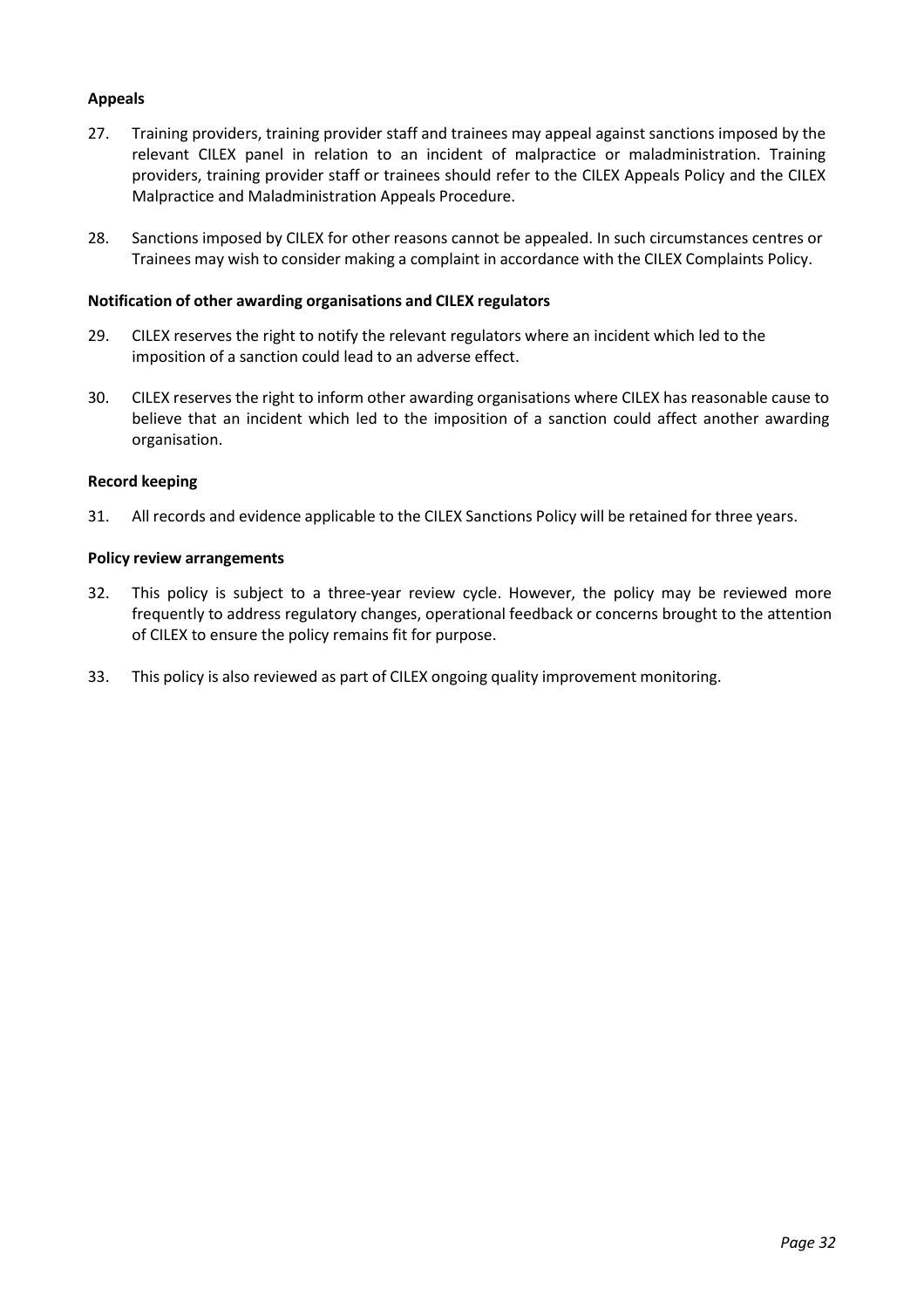## **Appendix 1 – Approved Training Provider Sanctions Criteria**

CILEX reserves the right to apply the sanctions flexibly, as appropriate, to a determined situation and may use more than one sanction in an instance where it is judged to be required.

| <b>Sanction</b><br>level | <b>Sanction</b>                                                                                                           | <b>Criteria</b>                                                                                                                                                                                                                                                                                                                                                                                                 |
|--------------------------|---------------------------------------------------------------------------------------------------------------------------|-----------------------------------------------------------------------------------------------------------------------------------------------------------------------------------------------------------------------------------------------------------------------------------------------------------------------------------------------------------------------------------------------------------------|
| Level 1                  | <b>Void Trainee</b><br>assessment (including<br>examination) results                                                      | Integrity of an assessment/examination has been compromised<br>Integrity of assessment decisions compromised                                                                                                                                                                                                                                                                                                    |
| Level 2                  | Temporary suspension<br>of Trainee registration<br>and/or certification<br>for the CILEX<br>Professional<br>qualification | Failure or suspected failure to comply with the CILEX Approved<br>Provider Standards,<br>approved<br>Training Provider<br>Training<br>agreement and/or qualification requirements for the CILEX<br>Professional qualification which could or has:<br>led to an adverse effect<br>$\bullet$<br>compromised the integrity or standards of a the CILEX<br>Professional qualification<br>Non-payment of invoices    |
| Level 3                  | Temporary suspension<br>of Trainee registration<br>and/or certification<br>for the CILEX<br>Professional<br>qualification | Failure or suspected failure to comply with the CILEX Approved<br>Training Provider Standards, Approved Training Provider<br>agreement and/or qualification requirements which could have or<br>has:<br>led to an adverse effect<br>compromised the integrity or standards of the CILEX<br>Professional qualification<br>Non-payment of invoices                                                                |
| Level 4                  | Withdrawal of<br>approval of Training<br>Provider to deliver the<br><b>CILEX Professional</b><br>qualification            | Significant or repeated failure to comply with the CILEX Approved<br>Training Provider Standards, Approved Training Provider<br>agreement and/or qualification requirements for the CILEX<br>Professional qualification which could have or has:<br>led to an adverse effect<br>compromised the integrity or standards of the CILEX<br>Professional qualification<br>Non-payment of invoices                    |
| Level 5                  | <b>Withdrawal of CILEX</b><br><b>Training Provider</b><br>Approval status                                                 | Significant or repeated failure to comply with the CILEX Approved<br>Provider Standards, Approved<br>Training<br><b>Training</b><br>Provider<br>Agreement and/or qualification requirements which could have or<br>has:<br>led to an adverse effect<br>compromised the integrity or standards of the CILEX<br>Professional qualification<br>adversely impacted on CILEX's reputation<br>Non-payment of invoices |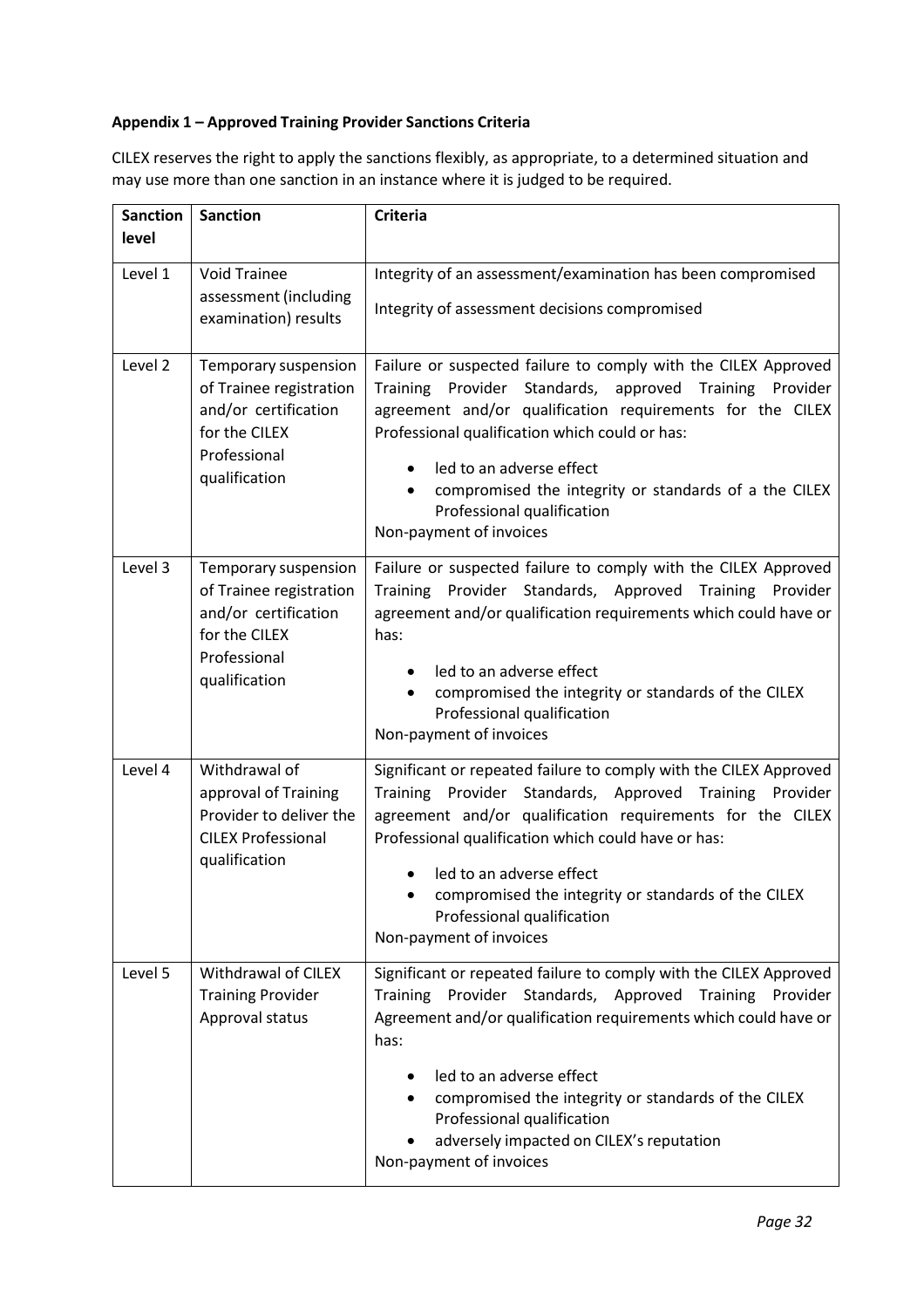## **Appendix 2 – Trainee sanctions**

The Trainee sanctions criteria inform the level of sanction imposed on a Trainee. The criteria are **not exhaustive** but provide a benchmark against which individual cases are considered.

| <b>Sanction</b>                       | <b>Criteria</b>                                                                                                                                                                                                                                                                                                                                                                                                                                                                                                            |  |
|---------------------------------------|----------------------------------------------------------------------------------------------------------------------------------------------------------------------------------------------------------------------------------------------------------------------------------------------------------------------------------------------------------------------------------------------------------------------------------------------------------------------------------------------------------------------------|--|
| Written                               | Minor violations which do not adversely impact the integrity of an                                                                                                                                                                                                                                                                                                                                                                                                                                                         |  |
| warning                               | examination/assessment, for example:                                                                                                                                                                                                                                                                                                                                                                                                                                                                                       |  |
|                                       | Mobile telephone makes noise for a short period during an examination but is<br>$\blacksquare$<br>not in Trainee's possession.<br>Refusal to adhere to invigilator's/supervisor's instructions of a minor nature for<br>п<br>an assessment undertaken under controlled (invigilated or supervised)<br>conditions which does not disrupt other candidates or compromise the<br>assessment.<br>Failing to keep a Trainee's own work secure which does not have an adverse<br>п<br>impact on the integrity of the assessment. |  |
| Assessment<br>result declared<br>void | Significant violations which compromise, attempt to compromise or may<br>compromise the process of assessment, the integrity of the qualification or the<br>validity of a result or certificate, and/or damage the reputation or credibility of<br>CILEX, for example:                                                                                                                                                                                                                                                     |  |
|                                       | Failing to comply with ID check requirements<br>п                                                                                                                                                                                                                                                                                                                                                                                                                                                                          |  |
|                                       | Failing to comply with requirements to ensure the integrity of an<br>п<br>examination/assessment                                                                                                                                                                                                                                                                                                                                                                                                                           |  |
|                                       | Engaging in activities which undermine the integrity of the assessment and/or<br>п<br>qualification.                                                                                                                                                                                                                                                                                                                                                                                                                       |  |
|                                       | Unprofessional, disruptive, or non-compliant behavior<br>$\blacksquare$                                                                                                                                                                                                                                                                                                                                                                                                                                                    |  |
|                                       | Having non-permitted materials/devices or similar in an examination<br>$\blacksquare$                                                                                                                                                                                                                                                                                                                                                                                                                                      |  |
|                                       | Producing or attempting to produce work for an exam/assessment which is not<br>п<br>authentic                                                                                                                                                                                                                                                                                                                                                                                                                              |  |
|                                       | Attempting to breach or breaching the security or confidentiality of<br>п<br>confidential assessment materials                                                                                                                                                                                                                                                                                                                                                                                                             |  |
|                                       | Altering or interfering with CILEX assessment documentation, for<br>п                                                                                                                                                                                                                                                                                                                                                                                                                                                      |  |
|                                       | example, examination permits, key code slips, results notifications, or<br>certificates.                                                                                                                                                                                                                                                                                                                                                                                                                                   |  |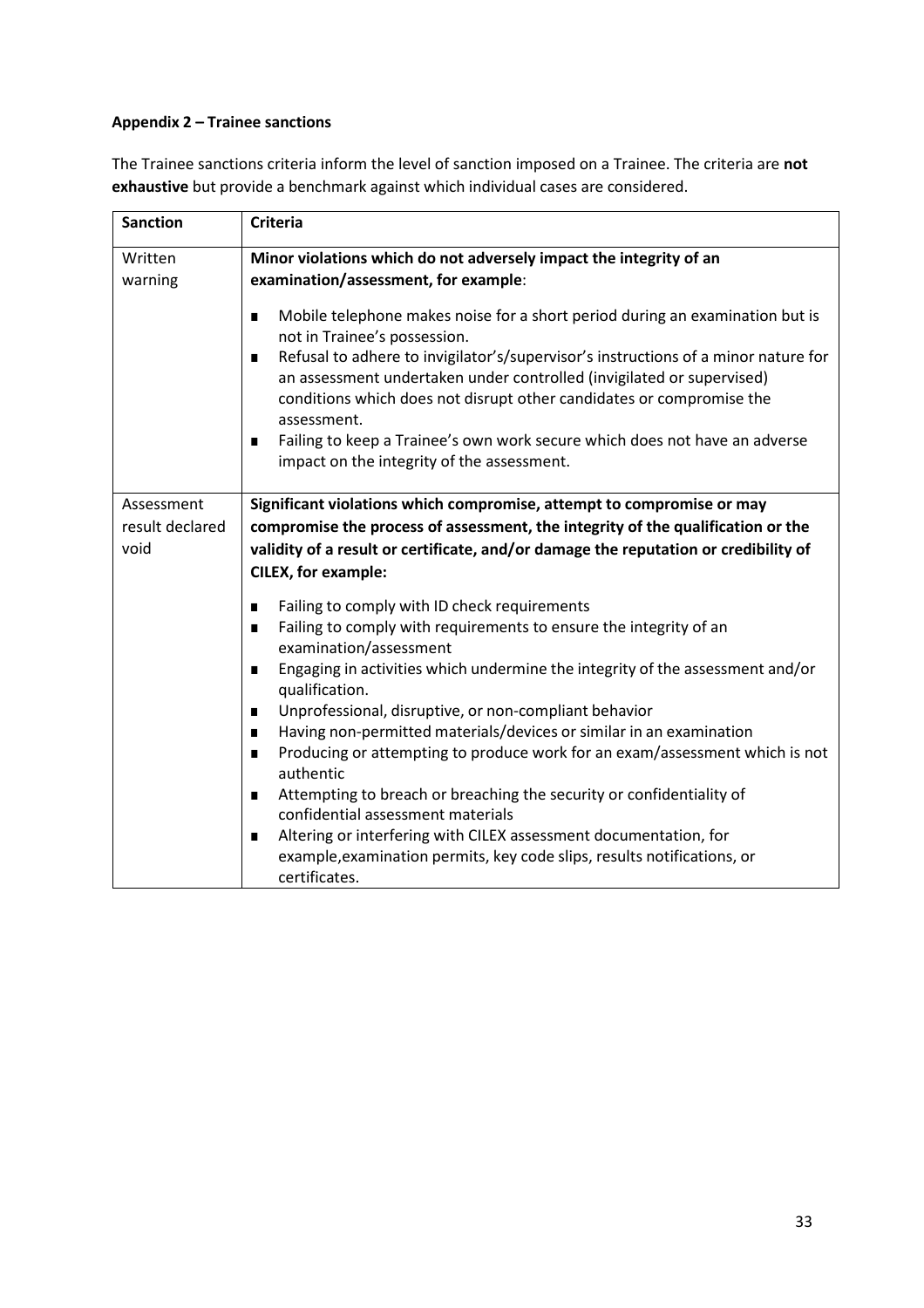## **Appendix 3 – Training Provider Staff Sanctions**

| <b>Sanction</b>                                                                                        | <b>Criteria</b>                                                                                                                                                                                                                                                                                       |
|--------------------------------------------------------------------------------------------------------|-------------------------------------------------------------------------------------------------------------------------------------------------------------------------------------------------------------------------------------------------------------------------------------------------------|
| Temporary suspension from<br>involvement delivery of the<br><b>CILEX Professional</b><br>qualification | Suspected involvement in malpractice incident<br>$\blacksquare$<br>Failure to meet CILEX requirements in relation to assessment or<br>quality assurance of the CILEX Professional qualification<br>Failure to adhere to CILEX invigilation rules and requirements                                     |
| Permanent removal from<br>involvement delivery of the<br><b>CILEX Professional</b><br>qualification    | Repeated failure to meet CILEX requirements in relation<br>$\blacksquare$<br>toassessment or quality assurance of CILEX qualifications<br>Repeated failure to comply with CILEX invigilation rules<br>andrequirements<br>Compromised CILEX confidential assessment materials<br>Committed malpractice |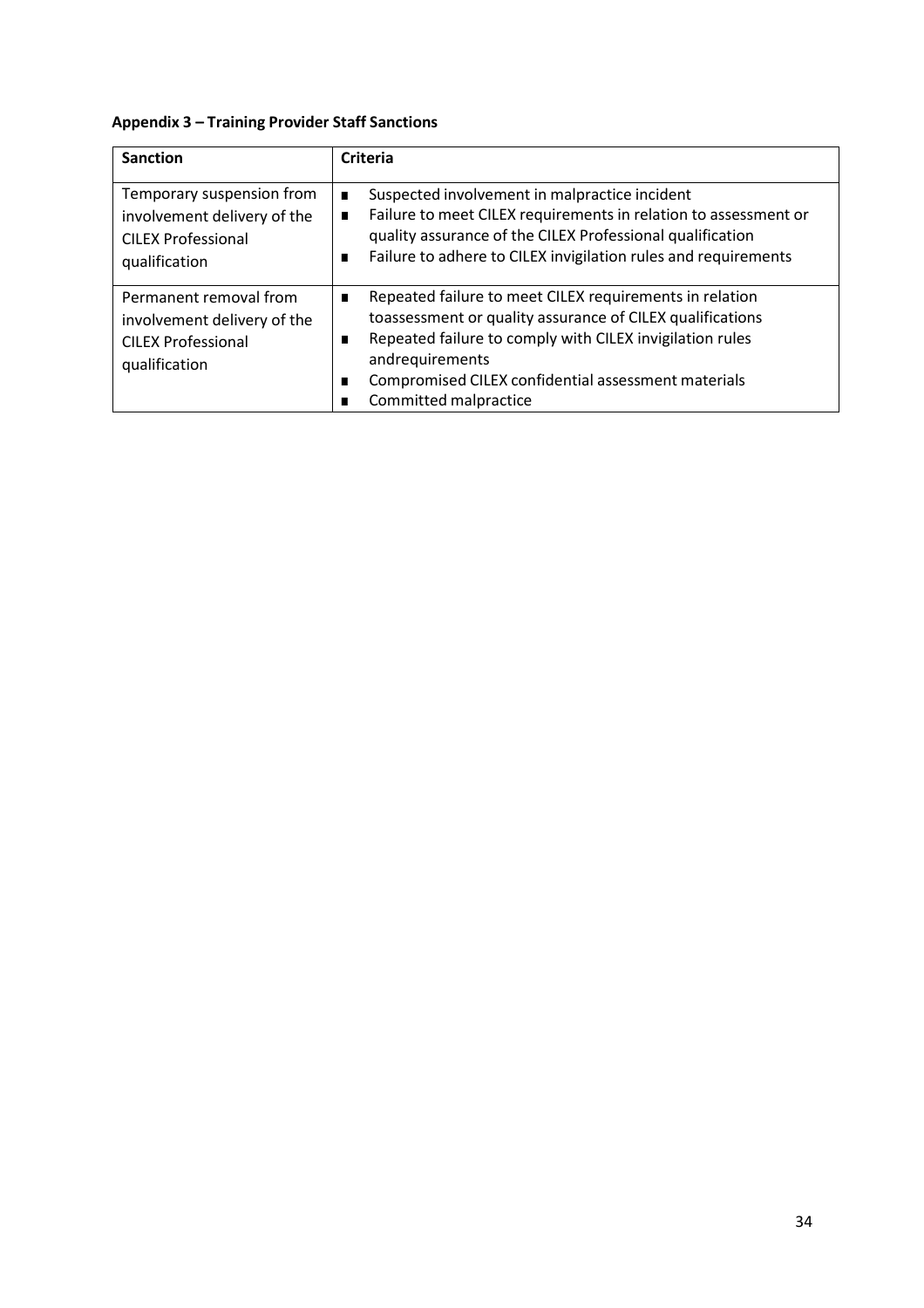## CILEX Approved Training Provider Withdrawal Policy

| Policy name      | <b>CILEX Approved Training Provider Withdrawal Policy</b> |
|------------------|-----------------------------------------------------------|
| Policy reference | PP000000                                                  |
| Date of Issue    | 8 September 2017                                          |
| Date reviewed    | 14 September 2020                                         |
| Next review date | 14 September 2023                                         |

## **Purpose**

- 1. The purpose of this document is to set out a consistent and transparent approach to the withdrawal of the CILEX Professional qualification delivery by approved training providers ensuring CILEX Trainee needs are met so that they not disadvantaged by the withdrawal.
- 2. The policy relates to both voluntary withdrawal and required withdrawal from delivery of the CILEX Professional qualification.

## **Scope**

3. This policy applies to approved training providers and CILEX Staff responsible for the approval of training providers.

## **Definition**

## 4. **Approved Training Provider**

An Approved Training Provider is an organisation which has completed the CILEX approval process and demonstrated that it meets the required standards to be awarded approval status.

## 5. **Withdrawal**

Withdrawal is understood to mean the complete cessation of delivery of the CILEX Professional qualification. It should not be confused with 'suspension' of delivery which is temporary and often refers to certain targeted aspects of an Approved Training Provider's delivery of the CILEX Professional qualification. The full range of sanctions applicable to approved training providers prior to being required to withdraw by CILEX is set out in the CILEXApproved Training Provider Sanctions.

## 6. **Voluntary withdrawal**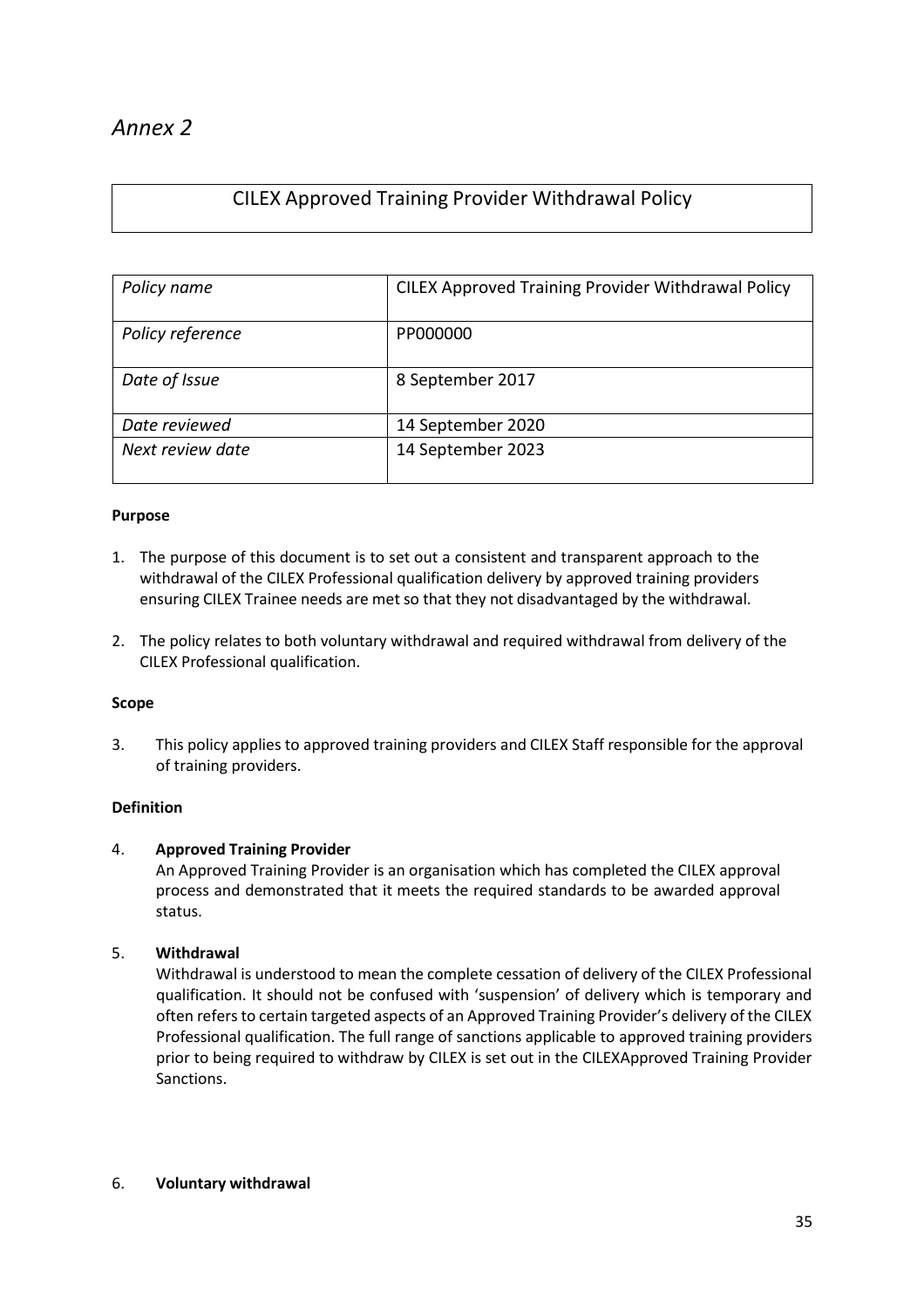An Approved Training Provider voluntarily withdraws from the delivery of CILEX Professional qualification when it freely decides that it no longer wishes to deliver the CILEX Professional qualification.

## 7. **Required withdrawal**

This is where CILEX removes the approval status from an Approved Training Provider and requires them to cease delivery of the CILEX Professional qualification.

## **Failure to comply with the CILEX Approved Training Provider Withdrawal Policy**

- 8. If a Training Provider fails to comply with the CILEX Approved Training Provider Withdrawal Policy, irrespective of whether the withdrawal was voluntary or required by CILEX, CILEX will act accordingly to safeguard the interests of Trainees, ensuring CILEX compliance with regulatory requirements.
- 9. CILEX may also act against the Approved Training Provider in accordance with the Approved Training Provider Agreement. CILEX will consider each case on its merits before deciding the appropriate course of action. Actions which CILEX may consider include but arenot limited to:
	- Contact the Training Provider's Trainees to facilitate their ongoing studies.
	- Inform the regulatory authorities, where appropriate, of the Training Provider's failure to comply with the CILEX Approved Training Provider Withdrawal Policy and Approved Training Provider Agreement and any associated issues.
	- Post information on the CILEX website that the Training Provider is no longer approved, including any issues which have been identified.
	- Initiate legal proceedings.

## **Policy review arrangements**

- 10. This policy is subject to a three-year review cycle. However, the policy may be reviewed more frequently to address regulatory changes, operational feedback or concerns brought to the attention of CILEX to ensure the policy remains fit for purpose.
- 11. This policy is also reviewed as part of CILEX ongoing quality improvement monitoring.

| Version History    |                                                              |
|--------------------|--------------------------------------------------------------|
| Version number     | Overview of changes and reasons for changes                  |
| V01 September 2020 | Review of changes for CILEX Professional Qualification (CPQ) |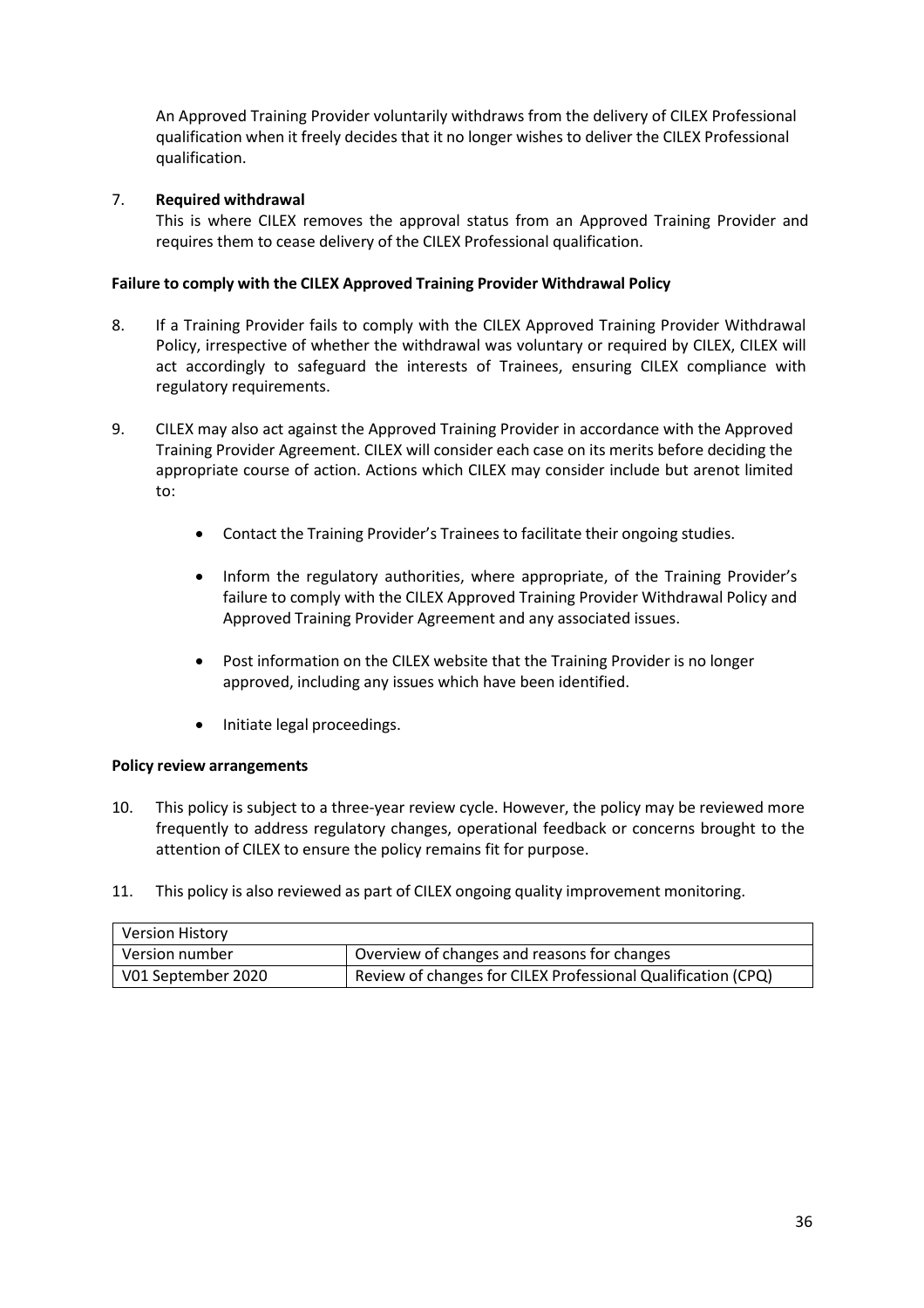## **CILEX Approved Training Provider Withdrawal Procedure**

## **Introduction**

- 1. This procedure sets out the steps that must be taken by approved training providers if they either voluntarily withdraw from the delivery of the CILEX Professional qualification or are required by CILEX to withdraw from the delivery of the CILEX Professional qualification. It also identifies the steps CILEX must take in these circumstances.
- 2. This procedure assumes that when an Approved Training Provider either withdraws voluntarily, or is required by CILEX to do so, its CILEX Training Provider Approval status will be terminated at a date set by CILEX.

## **Scope**

3. This procedure applies to approved training providers withdrawing from the delivery of the CILEX Professional qualification, CILEX Staff responsible for the approval of training providers and all CILEX staff connected to the Approved Training Provider.

## **Voluntary Withdrawal**

- 4. In advance of a decision to withdraw from the delivery of the CILEX Professional qualification, the Head of the Training Provider should notify the CILEX Accreditation Officer of its possible intentions. CILEX is keen to understand and support approved training providers with the delivery of the qualification, and prior notification may enable CILEX to identify and offer solutions that mean withdrawal can be avoided.
- 5. Approved training providers are required to communicate with CILEX whilst making plans to withdraw from delivery voluntarily. Where an Approved Training Provider wishes to withdraw from delivery of the CILEX Professional qualification, then the process below must be followed:
	- (i) The Head of the Approved Training Provider must notify the CILEX Accreditation Officer by email as soon as the decision has been made.
	- (ii) The notification must give the reason(s) for withdrawal (this helps CILEX understand the decision) and include an Approved Training Provider Withdrawal Plan which addresses the following:
		- date of withdrawal the date of withdrawal must consider the best interests of the Trainees already studying towards the CILEX Professional qualification and give sufficient notice for them to make alternative arrangements.
		- safeguarding Trainees' interests give details of what the Approved Training Provider intends to do to ensure that Trainees affected and mid-way through the qualification will be supported to find alternative training providers.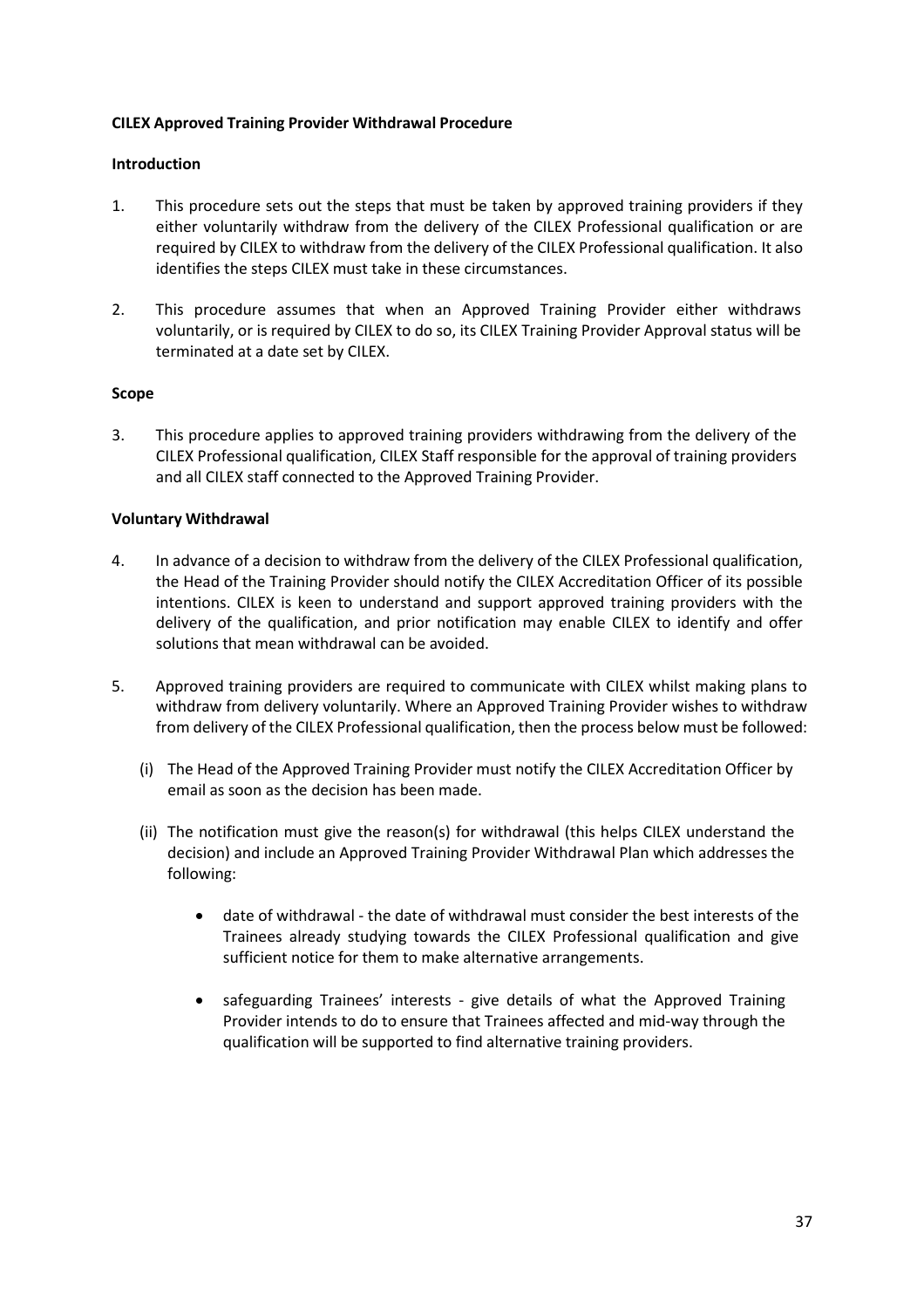- details of any outstanding actions that the Approved Training Provider needs to undertake for CILEX during the period preceding withdrawal and its plan for completion of these actions. For example, if an Approved Training Provider is being monitored for certain risks, and is following an action plan, then what actions are still outstanding during the period prior to withdrawal.
- confirm that it will cease, at the point of withdrawal, using CILEX materials or the CILEX Approved Training Provider logo in any of its marketing/promotional activities.
- (iii) The Head of the Approved Training Provider must ensure that all materials arereturned to CILEX via secure post and specify the date for their return.
- (iv) The Head of the Approved Training Provider must provide clear and accurate information about the withdrawal to Trainees who are likely to be affected by the withdrawal and ensure it meets any unreasonable financial burden incurred by affected Trainees caused by the withdrawal.
- (v) Approved training providers should note that where they have Trainees who will not be able to complete their studies with them, CILEX may be able to provide information and support to enable them to complete their programme of learning.

## **Required Withdrawal**

- 6. Approved training providers undergoing risk-based intervention/investigation or training provider malpractice/maladministration investigations may be subject to one or more of the range of sanctions/penalties including required withdrawal set out in the CILEX Approved Training Provider Sanctions Policy.
- 7. Sanctions are proportionate to circumstance and are escalatory in nature depending upon the level of concern and risk. CILEX reserves the right to use sanctions as appropriate to a determined situation and may use more than one sanction in an instance where it is judged to be required.
- 8. Most Approved training providers facing risk-based intervention or malpractice/maladministration investigations will face sanctions short of permanent removal of training provider approval status. However, in certain circumstances, as identified in the CILEX Approved Training Provider Sanctions, an approved centre can be required by CILEX to withdraw from its delivery of the CILEX Professional qualification.
- 9. Where an Approved Training Provider is required by CILEX to withdraw, CILEX will inform the training provider in writing of its decision to remove approval. CILEX will inform the training provider of its reasons for the decision and will state the date by which Approved Training Provider status will be removed. Where circumstances permit, CILEX will allow the Approved Training Provider time to prepare its withdrawal from the delivery of the CILEX Professional qualification.
- 10. CILEX expects the Approved Training Provider to withdraw appropriately, in accordance with the terms set out in the Approved Training Provider Agreement and in accordance with the following procedure: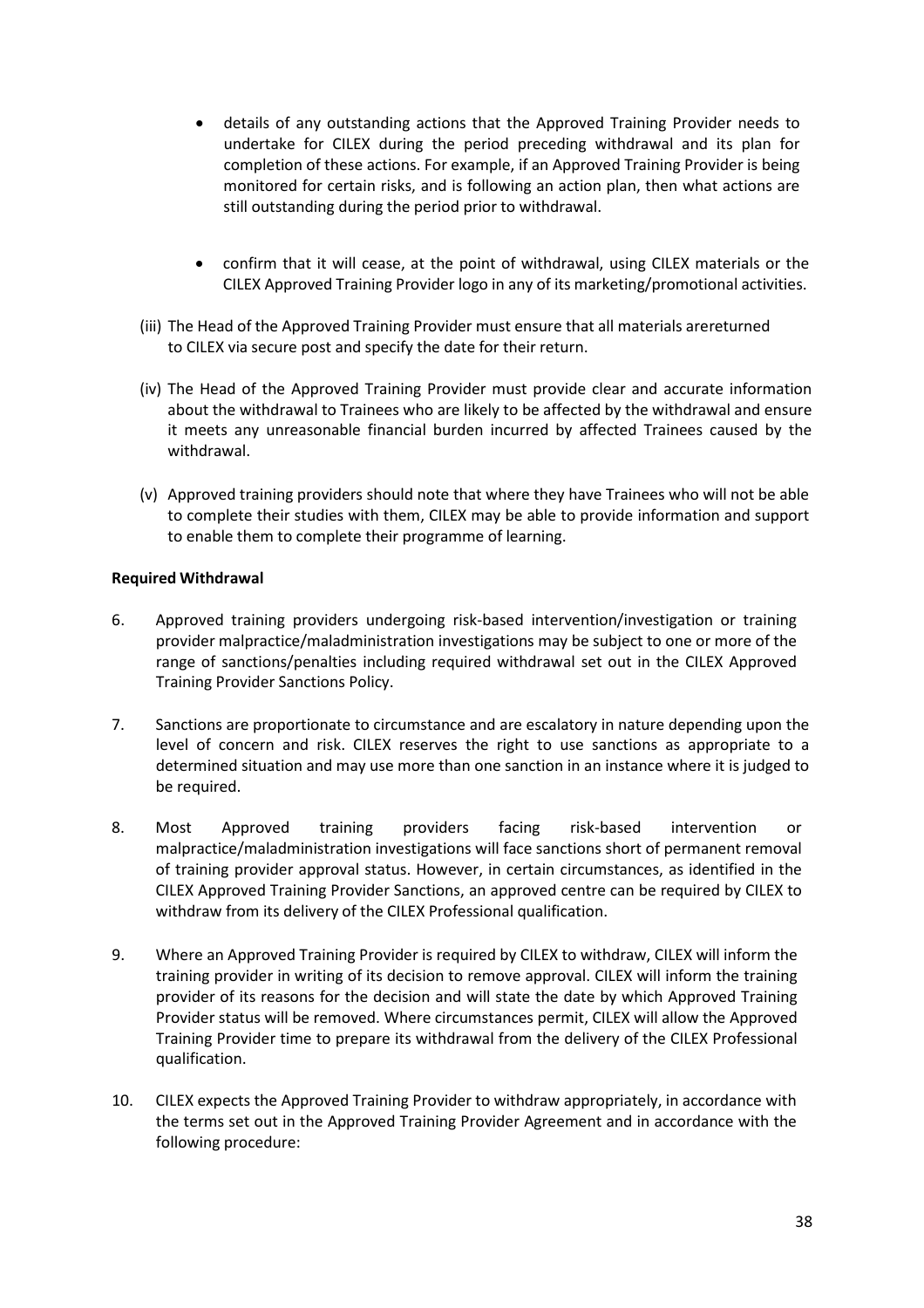- (i) CILEX will inform the Approved Training Provider in writing of its decision to remove Approved Training Provider status, the reasons for withdrawal and the date by which this becomes effective.
- (ii) The Head of the Approved Training Provider must notify the CILEX Accreditation Officer in writing by email confirming receipt of and its compliance with CILEX's decision.
- (iii) The written confirmation must address the following key responsibilities:
	- confirm that the Approved Training Provider will comply with the required date of removal of approval status, and any issues that need addressing.
	- confirm that it will no longer use CILEX materials, IT systems, where appropriate, or the CILEX Approved Training Provider logo in any of its marketing/promotional activities, including on its website.
- (iv) CILEX will remove reference to the Approved Training Provider from its website and related information.

## **Retention of data**

11. CILEX will maintain data relating to the Approved Training Provider for a period of three years.

## **Procedure review arrangements**

- 12. This procedure is subject to a three-year review cycle. However, the procedure may be reviewed more frequently to address regulatory changes, operational feedback or concerns brought to the attention of CILEX to ensure the procedure remains fit for purpose.
- 13. This procedure is also reviewed as part of CILEX ongoing quality improvement monitoring.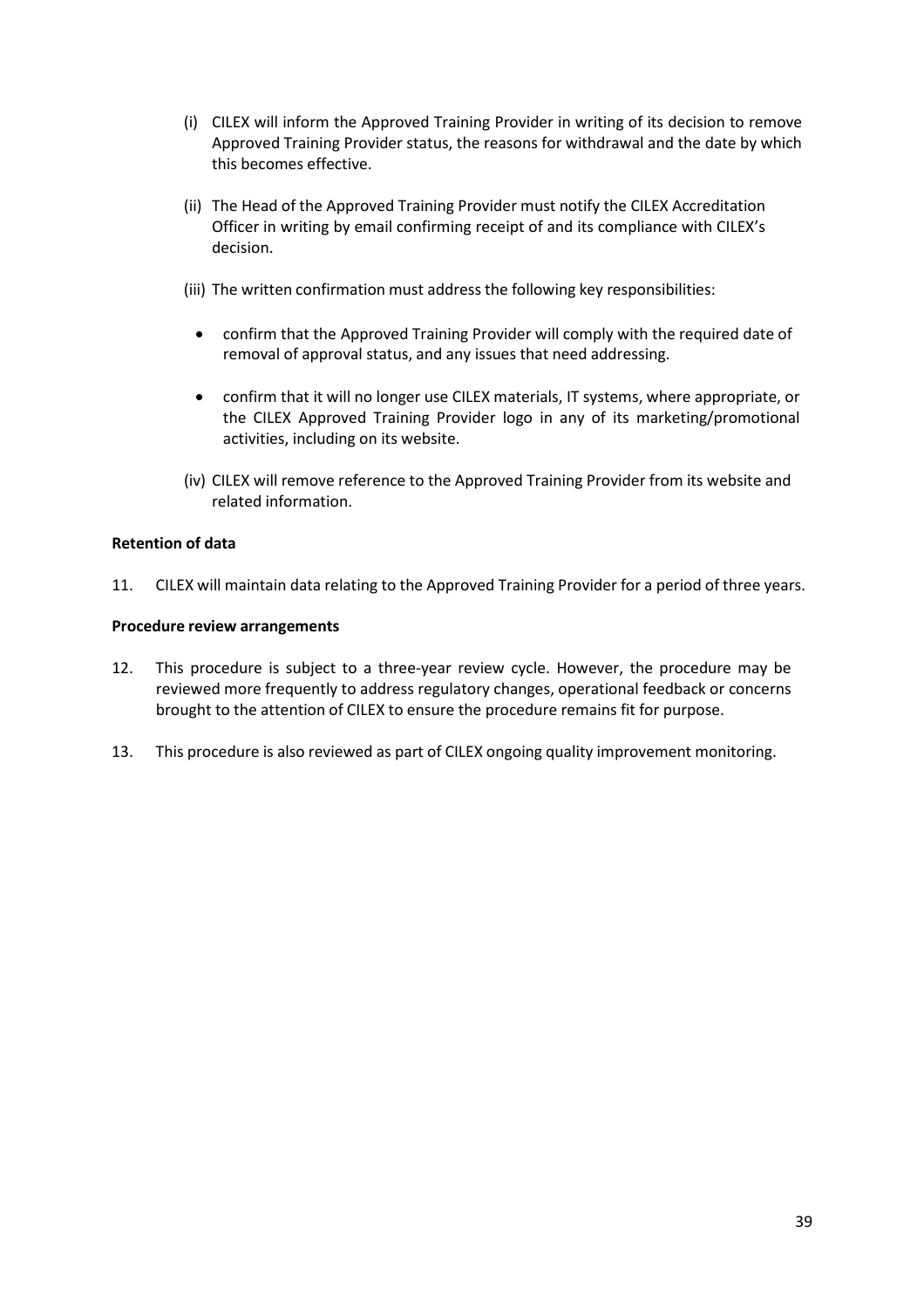# CILEX Advertising Principles for Approved Training Provider

| Policy name      | <b>CILEX Advertising Principles for Approved Training</b><br>Providers |
|------------------|------------------------------------------------------------------------|
| Policy reference | PP0041                                                                 |
| Date of Issue    | 1 September 2017                                                       |
| Date reviewed    | 14 September 2020                                                      |
| Next review date | 14 September 2023                                                      |

## **1. Background**

CILEX approves training providers to deliver the CILEX Professional qualification. All CILEX approved training providers must comply with the CILEX Approved Training Provider Requirements. CILEX trainees undertake the CILEX Professional qualification provided by CILEX Approved Training Providers. CILEX trainees choose an Approved Training Provider from the CILEX list of approved training providers.

## **2. Purpose**

The purpose of this policy is to ensure that CILEX trainees are provided with accurate and honest information about the courses provided by CILEX Approved Training Providers in order that trainees can make informed choices when choosing an Approved Training Provider.

## **3. Advertising Principles**

It is expected that approved training providers will act with integrity and not include unfounded or misleading claims in advertisements, marketing information, on websites or in other promotional materials.

CILEX applies the advertising principles set out below to protect CILEX trainees.

Advertising Principles:

- (i) Approved Training Provider advertising/marketing communications and information published on Approved Training Provider websites and other media channels relating to the content and delivery of the CILEX Professional qualification must
	- a. be legal, decent, honest, and truthful.
	- b. be prepared with a sense of responsibility to trainees.
	- c. not mislead trainees or be likely to mislead trainees.
	- d. respect the principles of fair competition generally accepted in business.